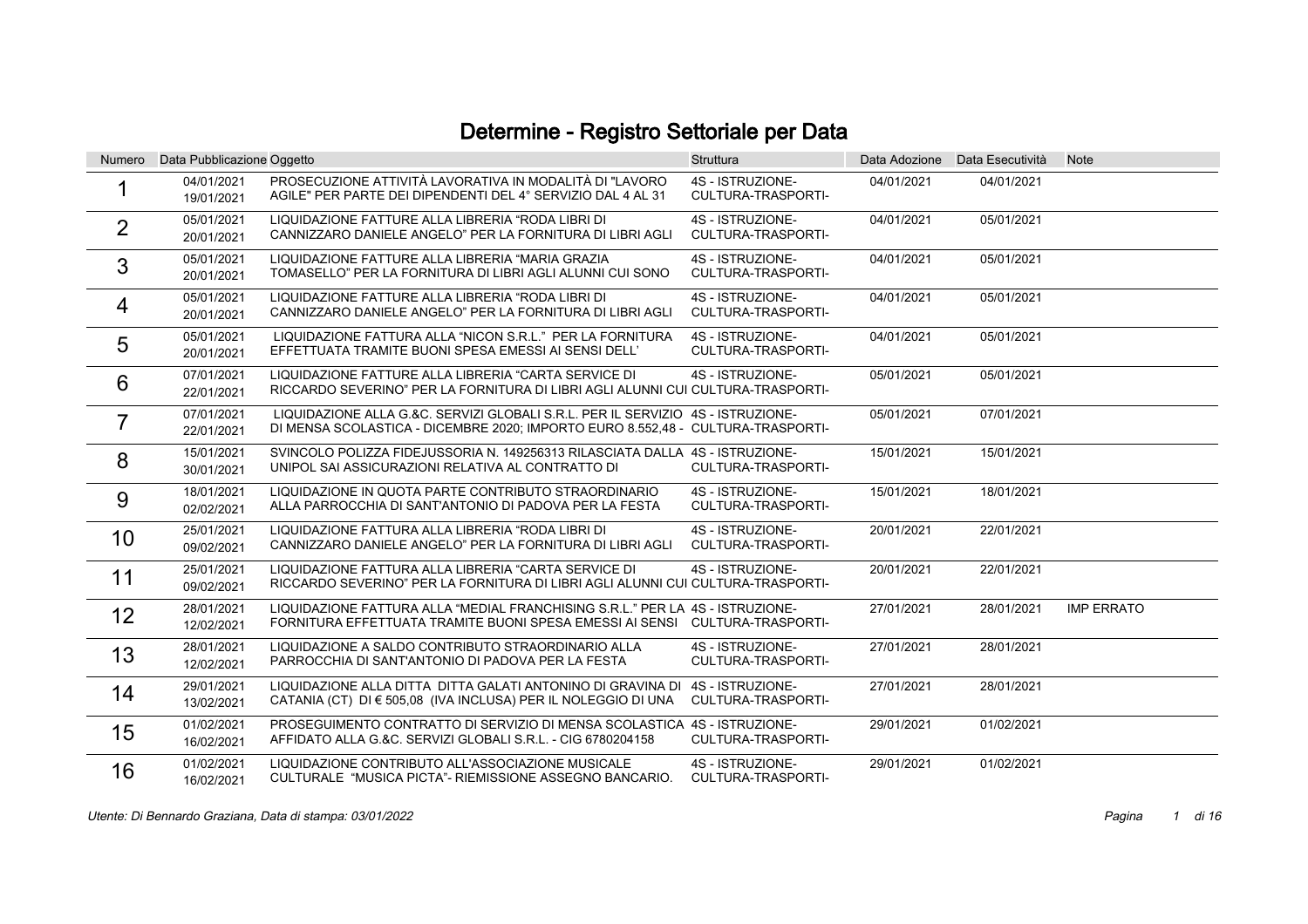| <b>Numero</b> | Data Pubblicazione Oggetto |                                                                                                                                                             | <b>Struttura</b>                              | Data Adozione | Data Esecutività | <b>Note</b>         |
|---------------|----------------------------|-------------------------------------------------------------------------------------------------------------------------------------------------------------|-----------------------------------------------|---------------|------------------|---------------------|
| 17            | 29/01/2021<br>13/02/2021   | PROSECUZIONE ATTIVITÀ LAVORATIVA IN MODALITÀ DI "LAVORO<br>AGILE" PER PARTE DEI DIPENDENTI DEL 4° SERVIZIO DAL 1 AL 28                                      | 4S - ISTRUZIONE-<br><b>CULTURA-TRASPORTI-</b> | 29/01/2021    | 29/01/2021       |                     |
| 18            | 02/02/2021<br>17/02/2021   | LIQUIDAZIONE FATTURA ALLA LIBRERIA "CATANIA LIBRI DI DI<br>MAURO AGATA" PER LA FORNITURA DI LIBRI AGLI ALUNNI CUI SONO CULTURA-TRASPORTI-                   | 4S - ISTRUZIONE-                              | 29/01/2021    | 02/02/2021       |                     |
| 19            | 02/02/2021<br>17/02/2021   | LIQUIDAZIONE FATTURA ALLA LIBRERIA "CARTA SERVICE DI<br>RICCARDO SEVERINO" PER LA FORNITURA DI LIBRI AGLI ALUNNI CUI CULTURA-TRASPORTI-                     | 4S - ISTRUZIONE-                              | 29/01/2021    | 02/02/2021       |                     |
| 20            | 04/02/2021<br>19/02/2021   | LIQUIDAZIONE FATTURE ALLA LIBRERIA "COMAR DI GAETANO<br>CARUSO" PER LA FORNITURA DI LIBRI AGLI ALUNNI CUI SONO STATI CULTURA-TRASPORTI-                     | 4S - ISTRUZIONE-                              | 04/02/2021    | 04/02/2021       | nessun errore       |
| 21            | 04/02/2021<br>19/02/2021   | LIQUIDAZIONE FATTURA ALLA LIBRERIA "PUNTOMEDIA DI TOMMASO 4S - ISTRUZIONE-<br>PAPPALARDO" PER LA FORNITURA DI LIBRI AGLI ALUNNI CUI SONO CULTURA-TRASPORTI- |                                               | 29/01/2021    | 03/02/2021       |                     |
| 22            | 04/02/2021<br>19/02/2021   | LIQUIDAZIONE FATTURE ALLA LIBRERIA "COMAR DI GAETANO<br>CARUSO" PER LA FORNITURA DI LIBRI AGLI ALUNNI CUI SONO STATI CULTURA-TRASPORTI-                     | 4S - ISTRUZIONE-                              | 29/01/2021    | 03/02/2021       |                     |
| 23            | 04/02/2021<br>19/02/2021   | LIQUIDAZIONE FATTURA ALLA DITTA TERMINAL VIDEO ITALIA S.R.L.<br>DI GRANAROLO DELL'EMILIA (BO) 40057 PER LA FORNITURA DI                                     | 4S - ISTRUZIONE-<br><b>CULTURA-TRASPORTI-</b> | 01/02/2021    | 04/02/2021       |                     |
| 24            | 08/02/2021<br>23/02/2021   | LIQUIDAZIONE FATTURA ALLA "LIDL ITALIA S.R.L." PER LA<br>FORNITURA EFFETTUATA TRAMITE BUONI SPESA EMESSI AI SENSI                                           | 4S - ISTRUZIONE-<br>CULTURA-TRASPORTI-        | 03/02/2021    | 05/02/2021       |                     |
| 25            | 08/02/2021<br>23/02/2021   | LIQUIDAZIONE FATTURA ALLA LIBRERIA "IL SAGITTARIO DI VILLANI<br>CONCETTA" PER LA FORNITURA DI LIBRI AGLI ALUNNI CUI SONO                                    | 4S - ISTRUZIONE-<br><b>CULTURA-TRASPORTI-</b> | 03/02/2021    | 05/02/2021       |                     |
| 26            | 08/02/2021<br>23/02/2021   | LIQUIDAZIONE FATTURA ALLA LIBRERIA "COOP ALLEANZA 3.0" PER 4S - ISTRUZIONE-<br>LA FORNITURA DI LIBRI AGLI ALUNNI CUI SONO STATI EROGATI                     | <b>CULTURA-TRASPORTI-</b>                     | 03/02/2021    | 08/02/2021       |                     |
| 27            | 10/02/2021<br>25/02/2021   | LIQUIDAZIONE FATTURE ALLA LIBRERIA "COMAR DI GAETANO<br>CARUSO" PER LA FORNITURA DI LIBRI AGLI ALUNNI CUI SONO STATI CULTURA-TRASPORTI-                     | 4S - ISTRUZIONE-                              | 04/02/2021    | 10/02/2021       |                     |
| 28            | 10/02/2021<br>25/02/2021   | AFFIDAMENTO ALLA SECURITY SERVICE SRL DEL PORTIERATO A<br>TRE SEDI COMUNALI CON VERIFICA RISPETTO REGOLE ANTI COVID CULTURA-TRASPORTI-                      | 4S - ISTRUZIONE-                              | 04/02/2021    | 10/02/2021       |                     |
| 29            | 15/02/2021<br>02/03/2021   | LIQUIDAZIONE ALLA G.&C. SERVIZI GLOBALI S.R.L. PER IL SERVIZIO<br>DI MENSA SCOLASTICA - GENNAIO 2021; IMPORTO EURO 6.998.76 -                               | 4S - ISTRUZIONE-<br><b>CULTURA-TRASPORTI-</b> | 10/02/2021    | 15/02/2021       |                     |
| 30            | 15/02/2021<br>02/03/2021   | LIQUIDAZIONE CONTRIBUTO STRAORDINARIO DI € 500.00 ALLA<br>PARROCCHIA DI SAN BERNARDO DI CHIARAVALLE PER MIGLIORIE                                           | 4S - ISTRUZIONE-<br><b>CULTURA-TRASPORTI-</b> | 10/02/2021    | 15/02/2021       | IMP 50789 EURO 500- |
| 31            | 18/02/2021<br>05/03/2021   | LIQUIDAZIONE FATTURA ALLA LIBRERIA "RODA LIBRI DI<br>CANNIZZARO DANIELE ANGELO" PER LA FORNITURA DI LIBRI AGLI                                              | 4S - ISTRUZIONE-<br>CULTURA-TRASPORTI-        | 15/02/2021    | 18/02/2021       |                     |
| 32            | 18/02/2021<br>05/03/2021   | LIQUIDAZIONE FATTURA ALLA LIBRERIA "MARIA GRAZIA<br>TOMASELLO" PER LA FORNITURA DI LIBRI AGLI ALUNNI CUI SONO                                               | 4S - ISTRUZIONE-<br>CULTURA-TRASPORTI-        | 15/02/2021    | 18/02/2021       |                     |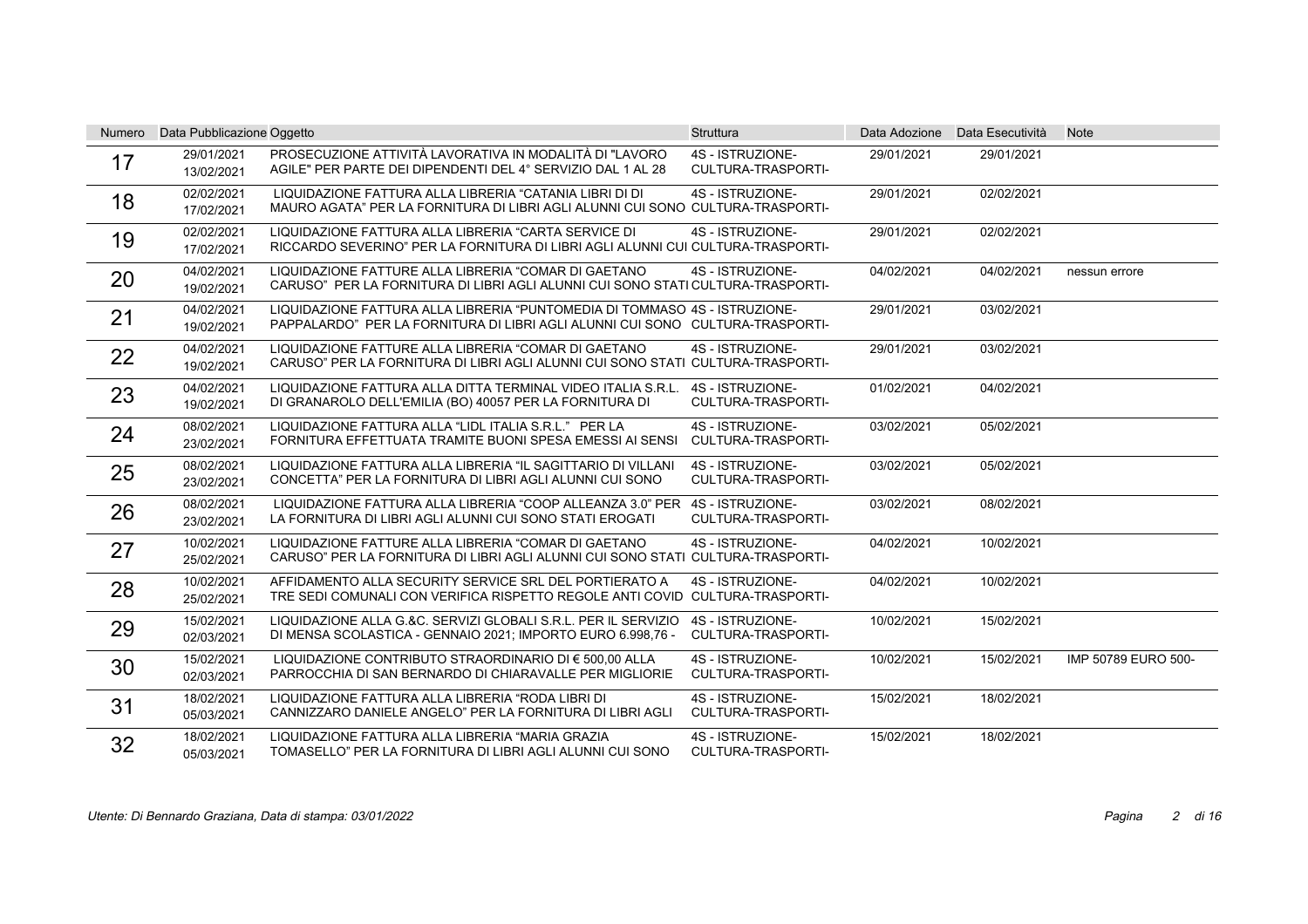| Numero | Data Pubblicazione Oggetto |                                                                                                                                                                     | <b>Struttura</b>                              |            | Data Adozione Data Esecutività | <b>Note</b> |
|--------|----------------------------|---------------------------------------------------------------------------------------------------------------------------------------------------------------------|-----------------------------------------------|------------|--------------------------------|-------------|
| 33     | 18/02/2021<br>05/03/2021   | LIQUIDAZIONE FATTURA ALLA LIBRERIA "CAVALLOTTO LIBRERIE S.R. 4S - ISTRUZIONE-<br>L." PER LA FORNITURA DI LIBRI AGLI ALUNNI CUI SONO STATI                           | <b>CULTURA-TRASPORTI-</b>                     | 15/02/2021 | 18/02/2021                     |             |
| 34     | 18/02/2021<br>05/03/2021   | LIQUIDAZIONE FATTURA ALLA LIBRERIA "CARTA SERVICE DI<br>RICCARDO SEVERINO" PER LA FORNITURA DI LIBRI AGLI ALUNNI CUI CULTURA-TRASPORTI-                             | 4S - ISTRUZIONE-                              | 15/02/2021 | 18/02/2021                     |             |
| 35     | 24/02/2021<br>11/03/2021   | LIQUIDAZIONE A SALDO CONTRIBUTO ANNO 2020 ALLA<br>ALL'ASSOCIAZIONE "GRAVINA IN LOCO" DI GRAVINA DI CATANIA. €                                                       | 4S - ISTRUZIONE-<br>CULTURA-TRASPORTI-        | 22/02/2021 | 24/02/2021                     |             |
| 36     | 26/02/2021<br>13/03/2021   | LIQUIDAZIONE ALLA SECURITY SERVICE SRL PER IL SERVIZIO DI<br>PORTIERATO A TRE SEDI COMUNALI (PERIODO NOV. 2020 - FEB.                                               | 4S - ISTRUZIONE-<br><b>CULTURA-TRASPORTI-</b> | 23/02/2021 | 25/02/2021                     |             |
| 37     | 01/03/2021<br>16/03/2021   | PROSECUZIONE ATTIVITÀ LAVORATIVA IN MODALITÀ DI "LAVORO<br>AGILE" PER PARTE DEI DIPENDENTI DEL 4° SERVIZIO DAL 1° MARZO CULTURA-TRASPORTI-                          | 4S - ISTRUZIONE-                              | 01/03/2021 | 01/03/2021                     |             |
| 38     | 11/03/2021<br>26/03/2021   | LIQUIDAZIONE CONTRIBUTO ORDINARIO DI € 5.500,00 CONCESSO<br>ALL'ASSOCIAZIONE "GRAVINA ARTE" PER LE SPESE DA QUESTA                                                  | 4S - ISTRUZIONE-<br>CULTURA-TRASPORTI-        | 10/03/2021 | 11/03/2021                     |             |
| 39     | 15/03/2021<br>30/03/2021   | LIQUIDAZIONE FATTURA ALLA DITTA TERMINAL VIDEO ITALIA S.R.L.<br>DI GRANAROLO DELL'EMILIA (BO) 40057 PER LA FORNITURA DI                                             | 4S - ISTRUZIONE-<br>CULTURA-TRASPORTI-        | 10/03/2021 | 12/03/2021                     |             |
| 40     | 15/03/2021<br>30/03/2021   | LIQUIDAZIONE FATTURA ALLA LIBRERIA "CACCAMO GIOVANNA" PER 4S - ISTRUZIONE-<br>LA FORNITURA DI LIBRI AGLI ALUNNI CUI SONO STATI EROGATI                              | CULTURA-TRASPORTI-                            | 11/03/2021 | 12/03/2021                     |             |
| 41     | 15/03/2021<br>30/03/2021   | LIQUIDAZIONE FATTURA ALLA LIBRERIA "MARIA GRAZIA<br>TOMASELLO" PER LA FORNITURA DI LIBRI AGLI ALUNNI CUI SONO                                                       | 4S - ISTRUZIONE-<br><b>CULTURA-TRASPORTI-</b> | 11/03/2021 | 12/03/2021                     |             |
| 42     | 15/03/2021<br>30/03/2021   | LIQUIDAZIONE FATTURA ALLA LIBRERIA "COOP ALLEANZA 3.0" PER<br>LA FORNITURA DI LIBRI AGLI ALUNNI CUI SONO STATI EROGATI                                              | 4S - ISTRUZIONE-<br>CULTURA-TRASPORTI-        | 11/03/2021 | 15/03/2021                     |             |
| 43     | 15/03/2021<br>30/03/2021   | LIQUIDAZIONE FATTURA ALLA LIBRERIA "CARTA SERVICE DI<br>RICCARDO SEVERINO" PER LA FORNITURA DI LIBRI AGLI ALUNNI CUI CULTURA-TRASPORTI-                             | 4S - ISTRUZIONE-                              | 11/03/2021 | 15/03/2021                     |             |
| 44     | 18/03/2021<br>02/04/2021   | LIQUIDAZIONE ALLA G.&C. SERVIZI GLOBALI S.R.L. PER IL SERVIZIO 4S - ISTRUZIONE-<br>DI MENSA SCOLASTICA - FEBBRAIO 2021; IMPORTO EURO 11.002,58 - CULTURA-TRASPORTI- |                                               | 17/03/2021 | 18/03/2021                     |             |
| 45     | 17/03/2021<br>01/04/2021   | LIQUIDAZIONE CONTRIBUTO DI € 420.00 CONCESSO ALL'I.C.<br>"GIOVANNI PAOLO II" DI GRAVINA DI CATANIA PER SPESE DI                                                     | 4S - ISTRUZIONE-<br><b>CULTURA-TRASPORTI-</b> | 15/03/2021 | 17/03/2021                     |             |
| 46     | 23/03/2021<br>07/04/2021   | LIQUIDAZIONE FATTURA ALLA LIBRERIA "OLYMPIA DI REFORGIATO<br>SALVATORE" PER LA FORNITURA DI LIBRI AGLI ALUNNI CUI SONO                                              | 4S - ISTRUZIONE-<br>CULTURA-TRASPORTI-        | 17/03/2021 | 19/03/2021                     |             |
| 47     | 25/03/2021<br>09/04/2021   | FORNITURA GRATUITA DEI LIBRI DI TESTO AGLI STUDENTI<br>DELLE FAMIGLIE RESIDENTI PER L'ANNO SCOLASTICO 2018/2019 E CULTURA-TRASPORTI-                                | 4S - ISTRUZIONE-                              | 17/03/2021 | 25/03/2021                     |             |
| 48     | 23/03/2021<br>07/04/2021   | LIQUIDAZIONE FATTURE ALLA LIBRERIA "CATANIA LIBRI DI DI MAURO 4S - ISTRUZIONE-<br>AGATA" PER LA FORNITURA DI LIBRI AGLI ALUNNI CUI SONO                             | CULTURA-TRASPORTI-                            | 17/03/2021 | 19/03/2021                     |             |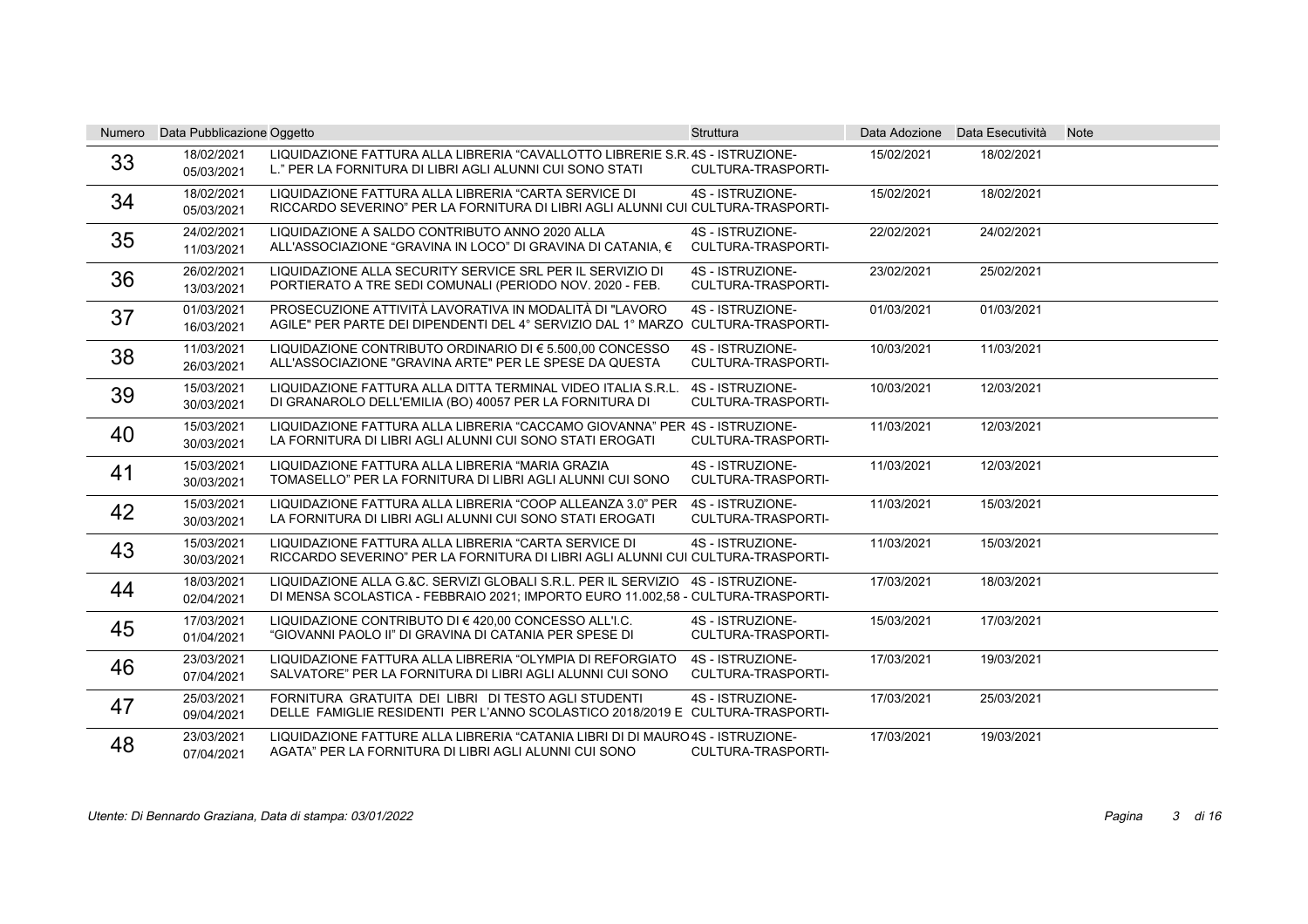| <b>Numero</b> | Data Pubblicazione Oggetto |                                                                                                                                                                  | <b>Struttura</b>                              |            | Data Adozione Data Esecutività | <b>Note</b> |
|---------------|----------------------------|------------------------------------------------------------------------------------------------------------------------------------------------------------------|-----------------------------------------------|------------|--------------------------------|-------------|
| 49            | 23/03/2021<br>07/04/2021   | LIQUIDAZIONE FATTURA ALLA LIBRERIA "LA PAGLIA DI MORGANO<br>STEFANO" PER LA FORNITURA DI LIBRI AGLI ALUNNI CUI SONO                                              | 4S - ISTRUZIONE-<br>CULTURA-TRASPORTI-        | 17/03/2021 | 19/03/2021                     |             |
| 50            | 25/03/2021<br>09/04/2021   | LIQUIDAZIONE FATTURA ALLA DITTA TERMINAL VIDEO ITALIA S.R.L.<br>DI GRANAROLO DELL'EMILIA (BO) PER LA FORNITURA DI                                                | 4S - ISTRUZIONE-<br><b>CULTURA-TRASPORTI-</b> | 17/03/2021 | 25/03/2021                     |             |
| 51            | 25/03/2021<br>09/04/2021   | RICHIESTA ALL'ASP DI CATANIA, SERVIZIO IGIENE ALIMENTI,<br>SORVEGLIANZA E PREVENZIONE NUTRIZIONALE (S.I.A.N.) DELLA                                              | 4S - ISTRUZIONE-<br><b>CULTURA-TRASPORTI-</b> | 22/03/2021 | 25/03/2021                     |             |
| 52            | 01/04/2021<br>16/04/2021   | LIQUIDAZIONE CONTRIBUTO DI € 666.66 CONCESSO ALL'I.C."G.<br>RODARI- G. NOSENGO" DI GRAVINA DI CATANIA PER LA                                                     | 4S - ISTRUZIONE-<br>CULTURA-TRASPORTI-        | 29/03/2021 | 01/04/2021                     |             |
| 53            | 07/04/2021<br>22/04/2021   | LIQUIDAZIONE ALL'ASP DI CATANIA, SERVIZIO IGIENE ALIMENTI,<br>SORVEGLIANZA E PREVENZIONE NUTRIZIONALE (S.I.A.N.) PER LA                                          | 4S - ISTRUZIONE-<br>CULTURA-TRASPORTI-        | 06/04/2021 | 07/04/2021                     |             |
| 54            | 09/04/2021<br>24/04/2021   | LIQUIDAZIONE FATTURE ALLA "EUROSPIN SICILIA S.P.A." PER LA<br>FORNITURA EFFETTUATA TRAMITE BUONI SPESA EMESSI AI SENSI                                           | 4S - ISTRUZIONE-<br><b>CULTURA-TRASPORTI-</b> | 07/04/2021 | 09/04/2021                     | imp errato- |
| 55            | 06/04/2021<br>21/04/2021   | LIQUIDAZIONE FATTURA ALLA LIBRERIA "COOP ALLEANZA 3.0" PER<br>LA FORNITURA DI LIBRI AGLI ALUNNI CUI SONO STATI EROGATI                                           | 4S - ISTRUZIONE-<br>CULTURA-TRASPORTI-        | 31/03/2021 | 02/04/2021                     |             |
| 56            | 01/04/2021<br>16/04/2021   | ASSEGNAZIONE COMPENSO PER INDENNITA' DI VICARIATO E DI<br>PREPOSTO - ANNO 2020                                                                                   | 4S - ISTRUZIONE-<br>CULTURA-TRASPORTI-        | 01/04/2021 | 01/04/2021                     |             |
| 57            | 12/04/2021<br>27/04/2021   | LIQUIDAZIONE FATTURA ALLA LIBRERIA "CAVALLOTTO LIBRERIE S.R.4S - ISTRUZIONE-<br>L." PER LA FORNITURA DI LIBRI AGLI ALUNNI CUI SONO STATI                         | <b>CULTURA-TRASPORTI-</b>                     | 08/04/2021 | 12/04/2021                     |             |
| 58            | 12/04/2021<br>27/04/2021   | LIQUIDAZIONE ALLA DITTA GALATI ANTONINO PER LA FORNITURA 4S - ISTRUZIONE-<br>DI FOTOCOPIATRICE CANON IR 2530I - € 976,00 IVA INCLUSA; C.I.G.                     | <b>CULTURA-TRASPORTI-</b>                     | 08/04/2021 | 12/04/2021                     |             |
| 59            | 12/04/2021<br>27/04/2021   | LIQUIDAZIONE ALLA DITTA DITTA GALATI ANTONINO DI GRAVINA DI 4S - ISTRUZIONE-<br>CATANIA (CT) DI € 252,54 (IVA INCLUSA) PER IL NOLEGGIO DI UNA CULTURA-TRASPORTI- |                                               | 08/04/2021 | 12/04/2021                     |             |
| 60            | 12/04/2021<br>27/04/2021   | VERSAMENTO DELL'IVA RELATIVA ALLA FATTURA NR. 3/802 DEL<br>07/04/2021 EMESSA DA ASP CATANIA PER L'IMPORTO DI € 132,00                                            | 4S - ISTRUZIONE-<br><b>CULTURA-TRASPORTI-</b> | 12/04/2021 | 12/04/2021                     |             |
| 61            | 15/04/2021<br>30/04/2021   | DETERMINA A CONTRATTARE PER LA PROCEDURA NEGOZIATA DA 4S - ISTRUZIONE-<br>ESPERIRSI TRAMITE R.D.O. M.E.P.A., APERTA A TUTTI GLI O.E., PER CULTURA-TRASPORTI-     |                                               | 12/04/2021 | 14/04/2021                     |             |
| 62            | 19/04/2021<br>04/05/2021   | LIQUIDAZIONE FATTURA ALLA LIBRERIA "VIVISCUOLA SRL" PER LA<br>FORNITURA DI LIBRI AGLI ALUNNI CUI SONO STATI EROGATI BUONI CULTURA-TRASPORTI-                     | 4S - ISTRUZIONE-                              | 12/04/2021 | 16/04/2021                     |             |
| 63            | 19/04/2021<br>04/05/2021   | LIQUIDAZIONE CONTRIBUTO DI € 666.66 CONCESSO ALL'I.C."G.<br>TOMASI DI LAMPEDUSA" DI GRAVINA DI CATANIA PER LA                                                    | 4S - ISTRUZIONE-<br>CULTURA-TRASPORTI-        | 12/04/2021 | 16/04/2021                     |             |
| 64            | 20/04/2021<br>05/05/2021   | LIQUIDAZIONE ALLA SECURITY SERVICE SRL PER IL SERVIZIO DI<br>PORTIERATO A TRE SEDI COMUNALI (PERIODO FEBBRAIO-MARZO                                              | 4S - ISTRUZIONE-<br>CULTURA-TRASPORTI-        | 14/04/2021 | 19/04/2021                     |             |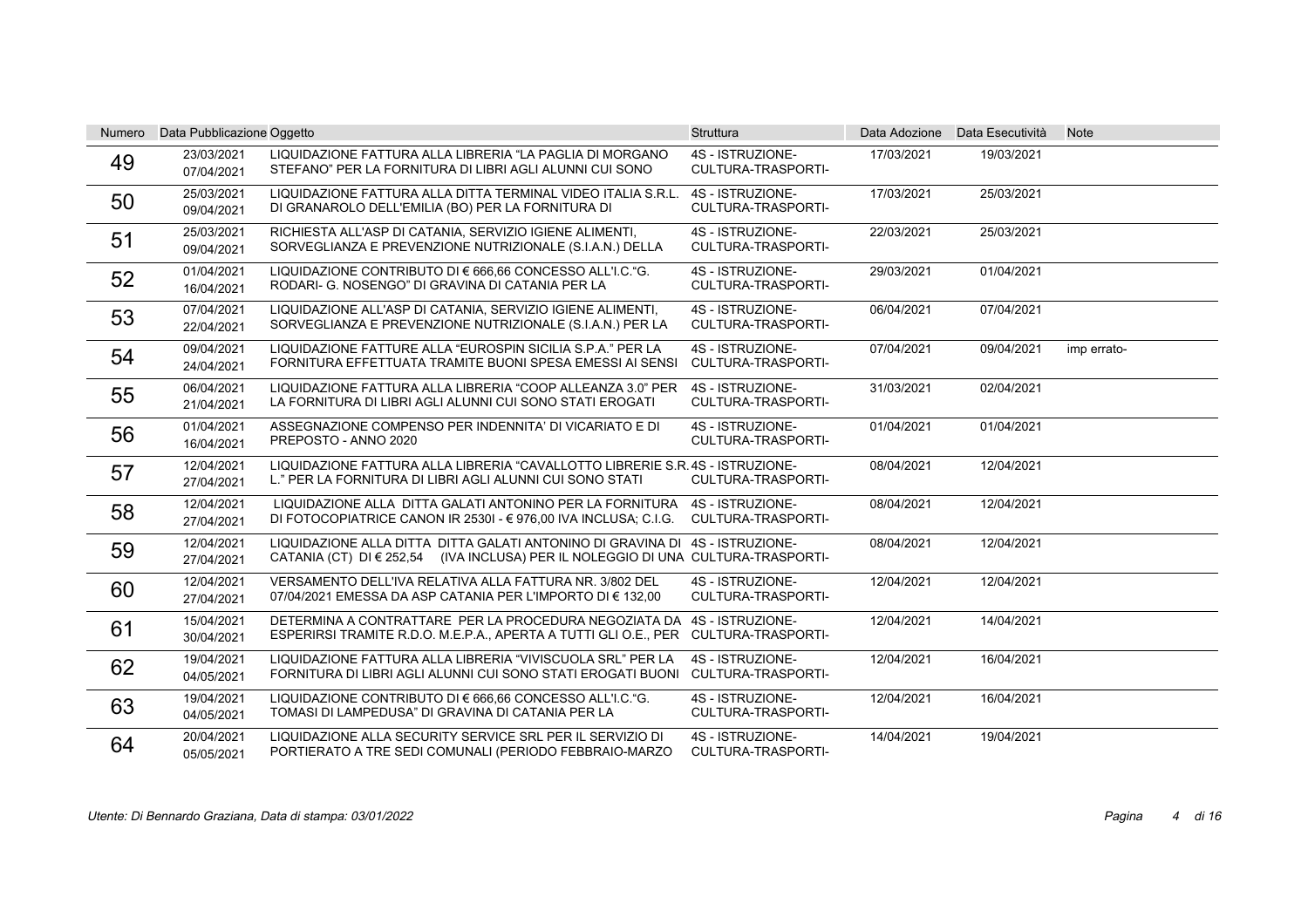| <b>Numero</b> | Data Pubblicazione Oggetto |                                                                                                                                                             | <b>Struttura</b>                              |            | Data Adozione Data Esecutività | <b>Note</b>            |
|---------------|----------------------------|-------------------------------------------------------------------------------------------------------------------------------------------------------------|-----------------------------------------------|------------|--------------------------------|------------------------|
| 65            | 19/04/2021<br>04/05/2021   | <b>IMPEGNO RISORSE PER IL PROSEGUIMENTO DEL CONTRATTO DI</b><br>SERVIZIO DI MENSA SCOLASTICA AFFIDATO ALLA G.&C. SERVIZI                                    | 4S - ISTRUZIONE-<br>CULTURA-TRASPORTI-        | 16/04/2021 | 16/04/2021                     | manca voce esigibilità |
| 66            | 22/04/2021<br>07/05/2021   | OGGETTO: LIQUIDAZIONE FATTURA ALLA DITTA TERMINAL VIDEO<br>ITALIA S.R.L. DI GRANAROLO DELL'EMILIA (BO) PER LA FORNITURA                                     | 4S - ISTRUZIONE-<br><b>CULTURA-TRASPORTI-</b> | 16/04/2021 | 22/04/2021                     |                        |
| 67            | 29/04/2021<br>14/05/2021   | LIQUIDAZIONE ALLA G.&C. SERVIZI GLOBALI S.R.L. PER IL SERVIZIO<br>DI MENSA SCOLASTICA - MARZO 2021. IMPORTO EURO 13.631.95 -                                | 4S - ISTRUZIONE-<br>CULTURA-TRASPORTI-        | 23/04/2021 | 29/04/2021                     |                        |
| 68            | 06/05/2021<br>21/05/2021   | LIQUIDAZIONE FATTURA ALLA LIBRERIA "CARTA SERVICE DI<br>RICCARDO SEVERINO" PER LA FORNITURA DI LIBRI AGLI ALUNNI CUI CULTURA-TRASPORTI-                     | 4S - ISTRUZIONE-                              | 30/04/2021 | 06/05/2021                     |                        |
| 69            | 30/04/2021<br>15/05/2021   | PROSECUZIONE ATTIVITÀ LAVORATIVA IN MODALITÀ DI "LAVORO<br>AGILE" PER PARTE DEI DIPENDENTI DEL 4° SERVIZIO DAL 3 AL 31                                      | 4S - ISTRUZIONE-<br><b>CULTURA-TRASPORTI-</b> | 30/04/2021 | 30/04/2021                     |                        |
| 70            | 10/05/2021<br>25/05/2021   | IMPEGNO DELLE SOMME DA DESTINARE ALLE SCUOLE PER L'<br>ACQUISTO DEL MATERIALE NECESSARIO AL LORO                                                            | 4S - ISTRUZIONE-<br><b>CULTURA-TRASPORTI-</b> | 03/05/2021 | 07/05/2021                     |                        |
| 71            | 04/05/2021<br>19/05/2021   | LIQUIDAZIONE ALLA DITTA ABA FORNITURE SERVICE DI GAIBA<br>FABIO PER LA FORNITURA DI MATERIALE DI CANCELLERIA - € 366,00 CULTURA-TRASPORTI-                  | 4S - ISTRUZIONE-                              | 03/05/2021 | 04/05/2021                     |                        |
| 72            | 06/05/2021<br>21/05/2021   | LIQUIDAZIONE FATTURE ALLA LIBRERIA "LA PAGLIA DI MORGANO<br>STEFANO" PER LA FORNITURA DI LIBRI AGLI ALUNNI CUI SONO                                         | 4S - ISTRUZIONE-<br>CULTURA-TRASPORTI-        | 03/05/2021 | 06/05/2021                     |                        |
| 73            | 10/05/2021<br>25/05/2021   | LIQUIDAZIONE ALLA G.&C. SERVIZI GLOBALI S.R.L. PER IL SERVIZIO<br>DI MENSA SCOLASTICA - APRILE 2021; IMPORTO EURO 10.524,51 -                               | 4S - ISTRUZIONE-<br>CULTURA-TRASPORTI-        | 05/05/2021 | 10/05/2021                     |                        |
| 74            | 13/05/2021<br>28/05/2021   | LIQUIDAZIONE FATTURA ALLA LIBRERIA "COOP ALLEANZA 3.0" PER 4S - ISTRUZIONE-<br>LA FORNITURA DI LIBRI AGLI ALUNNI CUI SONO STATI EROGATI                     | <b>CULTURA-TRASPORTI-</b>                     | 10/05/2021 | 12/05/2021                     |                        |
| 75            | 13/05/2021<br>28/05/2021   | LIQUIDAZIONE DELLE SOMME DA EROGARE PER L'ANNO 2019/2020.<br>ALLE ISTITUZIONI SCOLASTICHE, ASSEGNATE CON D.D.S. N. 33341                                    | 4S - ISTRUZIONE-<br><b>CULTURA-TRASPORTI-</b> | 11/05/2021 | 13/05/2021                     |                        |
| 76            | 17/05/2021<br>01/06/2021   | ** ANNULLATA ** PRELEVAMENTO DI EURO<br>NOVEMILACINQUECENTO DAL CAP. 0664 "FONDO DI RISERVA" PER                                                            | 4S - ISTRUZIONE-<br>CULTURA-TRASPORTI-        | 12/05/2021 | 14/05/2021                     | var n 2                |
| 77            | 17/05/2021<br>01/06/2021   | ASSEGNAZIONE ALLE SCUOLE STATALI DI GRAVINA DI CATANIA<br>DELLE RISORSE PER L'ACQUISTO DEL MATERIALE NECESSARIO AL CULTURA-TRASPORTI-                       | 4S - ISTRUZIONE-                              | 12/05/2021 | 17/05/2021                     |                        |
| 78            | 17/05/2021<br>01/06/2021   | LIQUIDAZIONE FATTURA ALLA LIBRERIA "FOLLIE DI ABBADESSA<br>GRAZIA PAOLA" PER LA FORNITURA DI LIBRI AGLI ALUNNI CUI SONO CULTURA-TRASPORTI-                  | 4S - ISTRUZIONE-                              | 13/05/2021 | 17/05/2021                     |                        |
| 79            | 19/05/2021<br>03/06/2021   | FONDI REGIONALI PER IL RIMBORSO DELLE SPESE TRASPORTO<br>AGLI STUDENTI PENDOLARI APPARTENENTI A NUCLEI FAMILIARI IN CULTURA-TRASPORTI-                      | 4S - ISTRUZIONE-                              | 17/05/2021 | 19/05/2021                     |                        |
| 80            | 21/05/2021<br>05/06/2021   | LIQUIDAZIONE ALLA DITTA ITOP SICILIA SRL UNIPERSONALE PER LA 4S - ISTRUZIONE-<br>FORNITURA DI UN SEGGIOLONE BASCULANTE PER L'ALUNNO Q.E. CULTURA-TRASPORTI- |                                               | 18/05/2021 | 21/05/2021                     |                        |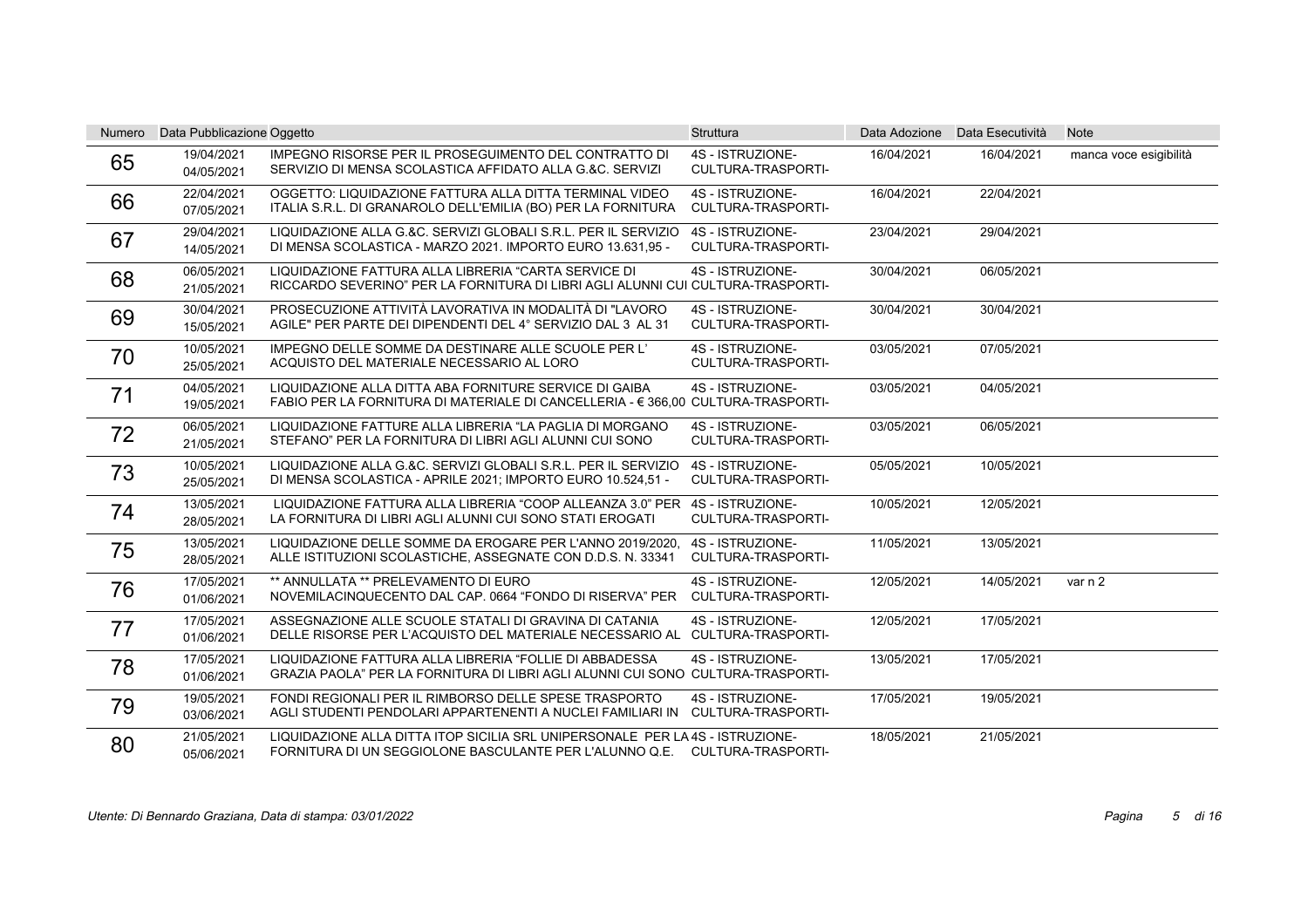| <b>Numero</b> | Data Pubblicazione Oggetto |                                                                                                                                          | <b>Struttura</b>                              |            | Data Adozione Data Esecutività | <b>Note</b> |
|---------------|----------------------------|------------------------------------------------------------------------------------------------------------------------------------------|-----------------------------------------------|------------|--------------------------------|-------------|
| 81            | 19/05/2021<br>03/06/2021   | ANNULLAMENTO IN AUTOTUTELA DELLA DETERMINAZIONE N.<br>76/2021 DEL 4° SERVIZIO                                                            | 4S - ISTRUZIONE-<br><b>CULTURA-TRASPORTI-</b> | 18/05/2021 | 18/05/2021                     |             |
| 82            | 21/05/2021<br>05/06/2021   | LIQUIDAZIONE FATTURA ALLA LIBRERIA "COOP ALLEANZA 3.0" PER<br>LA FORNITURA DI LIBRI AGLI ALUNNI CUI SONO STATI EROGATI                   | 4S - ISTRUZIONE-<br>CULTURA-TRASPORTI-        | 19/05/2021 | 21/05/2021                     |             |
| 83            | 31/05/2021<br>15/06/2021   | LIQUIDAZIONE DELLE SOMME DA EROGARE PER L'ANNO 2019/2020.<br>ALLE ISTITUZIONI SCOLASTICHE, ASSEGNATE CON D.D.S. N. 33341                 | 4S - ISTRUZIONE-<br><b>CULTURA-TRASPORTI-</b> | 26/05/2021 | 31/05/2021                     |             |
| 84            | 31/05/2021<br>15/06/2021   | LIQUIDAZIONE DELLE SOMME ASSEGNATE CON D.D.S. N. 33341 DEL 4S - ISTRUZIONE-<br>30/10/2020 - TABELLA C COLONNA B) PER LA RIAPERTURA E LA  | CULTURA-TRASPORTI-                            | 26/05/2021 | 31/05/2021                     |             |
| 85            | 03/06/2021<br>18/06/2021   | ACQUISTO PUBBLICAZIONI PER LA BIBLIOTECA COMUNALE PER UN 4S - ISTRUZIONE-<br>IMPORTO DI € 1.500,00, IMPEGNO SOMME C.I.G. Z9931E4C10      | CULTURA-TRASPORTI-                            | 27/05/2021 | 03/06/2021                     |             |
| 86            | 03/06/2021<br>18/06/2021   | LIQUIDAZIONE DELLE SOMME ASSEGNATE CON D.D.S. N. 33341 DEL 4S - ISTRUZIONE-<br>30/10/2020 - TABELLA C COLONNA B) PER LA RIAPERTURA E LA  | <b>CULTURA-TRASPORTI-</b>                     | 27/05/2021 | 03/06/2021                     |             |
| 87            | 03/06/2021<br>18/06/2021   | CONCESSIONE DI UN CONTRIBUTO STRAORDINARIO DI $\epsilon$ 5.000.00<br>ALLA PARROCCHIA DI SANT'ANTONIO DI PADOVA.                          | 4S - ISTRUZIONE-<br>CULTURA-TRASPORTI-        | 28/05/2021 | 03/06/2021                     |             |
| 88            | 03/06/2021<br>18/06/2021   | CONCESSIONE DI UN CONTRIBUTO STRAORDINARIO DI $\in$ 3.500.00<br>ALL'ASSOCIAZIONE CULTURALE "COLATA LAVICA".                              | 4S - ISTRUZIONE-<br>CULTURA-TRASPORTI-        | 28/05/2021 | 03/06/2021                     |             |
| 89            | 03/06/2021<br>18/06/2021   | CONCESSIONE DI UN CONTRIBUTO STRAORDINARIO DI € 1.000.00<br>ALL'ASSOCIAZIONE DI VOLONTARIATO "QUARTIERE SAN PAOLO".                      | 4S - ISTRUZIONE-<br><b>CULTURA-TRASPORTI-</b> | 28/05/2021 | 03/06/2021                     |             |
| 90            | 31/05/2021<br>15/06/2021   | PROSECUZIONE ATTIVITÀ LAVORATIVA IN MODALITÀ DI "LAVORO<br>AGILE" PER PARTE DEI DIPENDENTI DEL 4° SERVIZIO DALL'1 AL 30                  | 4S - ISTRUZIONE-<br><b>CULTURA-TRASPORTI-</b> | 31/05/2021 | 31/05/2021                     |             |
| 91            | 09/06/2021<br>24/06/2021   | LIQUIDAZIONE FATTURA ALLA LIBRERIA "RODA LIBRI DI<br>CANNIZZARO DANIELE ANGELO" PER LA FORNITURA DI LIBRI AGLI                           | 4S - ISTRUZIONE-<br>CULTURA-TRASPORTI-        | 01/06/2021 | 09/06/2021                     |             |
| 92            | 09/06/2021<br>24/06/2021   | LIQUIDAZIONE ALLA G.&C. SERVIZI GLOBALI S.R.L. PER IL SERVIZIO<br>DI MENSA SCOLASTICA - MAGGIO 2021; IMPORTO EURO 12.584,42 -            | 4S - ISTRUZIONE-<br>CULTURA-TRASPORTI-        | 07/06/2021 | 09/06/2021                     |             |
| 93            | 14/06/2021<br>29/06/2021   | LIQUIDAZIONE FATTURA ALLA LIBRERIA "CARTA SERVICE DI<br>RICCARDO SEVERINO" PER LA FORNITURA DI LIBRI AGLI ALUNNI CUI CULTURA-TRASPORTI-  | 4S - ISTRUZIONE-                              | 09/06/2021 | 10/06/2021                     |             |
| 94            | 09/06/2021<br>24/06/2021   | CONCESSIONE DI PATROCINIO NON ONEROSO CON UTILIZZO DEL<br>NOME E DEL LOGO DEL COMUNE DI GRAVINA DI CATANIA ED                            | 4S - ISTRUZIONE-<br>CULTURA-TRASPORTI-        | 09/06/2021 | 09/06/2021                     |             |
| 95            | 14/06/2021<br>29/06/2021   | CONCESSIONE DI UN CONTRIBUTO STRAORDINARIO DI $\epsilon$ 3.000.00<br>ALLA PARROCCHIA DI SAN PAOLO DI GRAVINA DI CATANIA.                 | 4S - ISTRUZIONE-<br>CULTURA-TRASPORTI-        | 10/06/2021 | 11/06/2021                     |             |
| 96            | 14/06/2021<br>29/06/2021   | CONCESSIONE DI UN CONTRIBUTO STRAORDINARIO DI € 3.000,00<br>ALLA PARROCCHIA DI SAN BERNARDO DI CHIARAVALLE DI GRAVINA CULTURA-TRASPORTI- | 4S - ISTRUZIONE-                              | 10/06/2021 | 11/06/2021                     |             |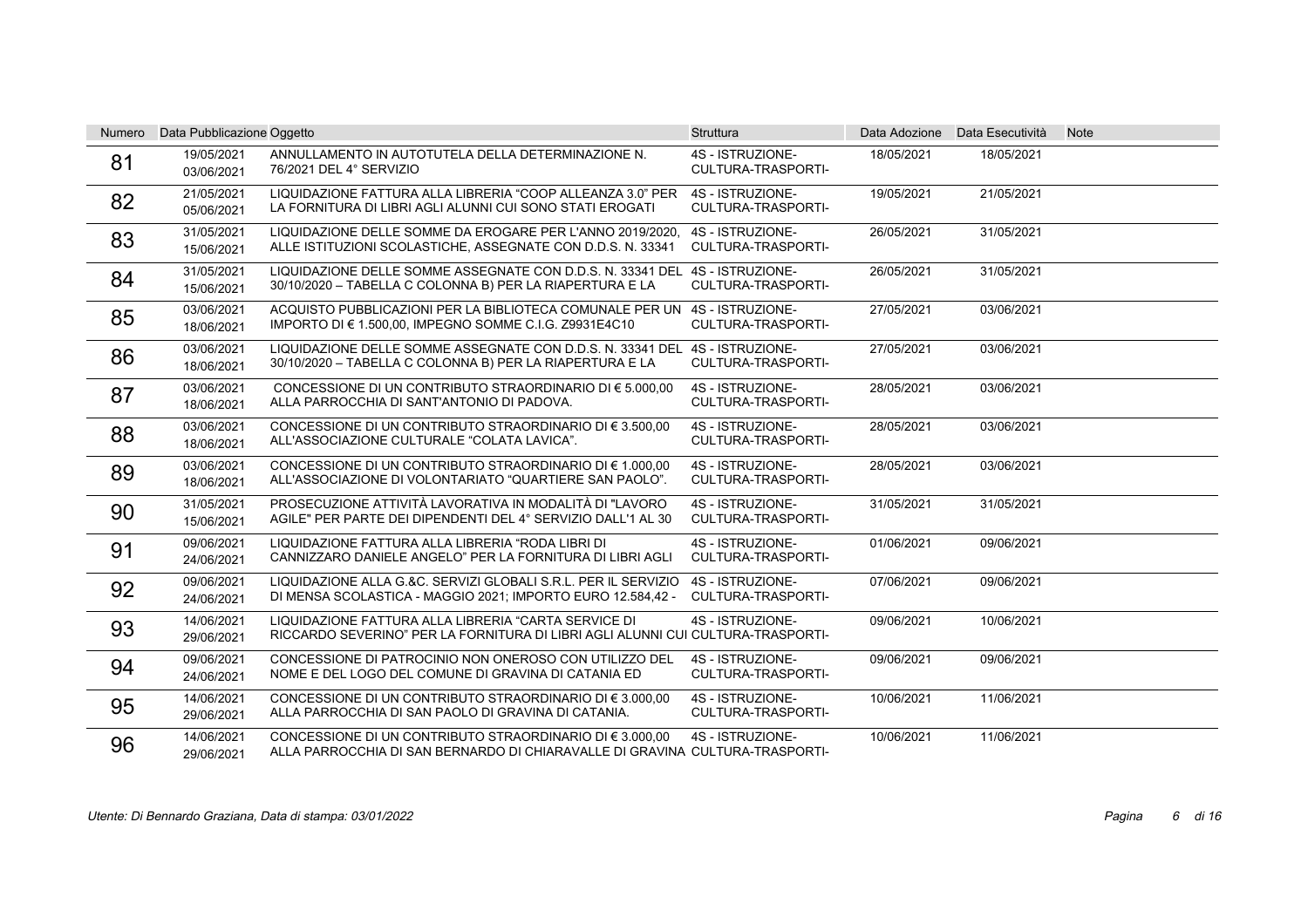| <b>Numero</b> | Data Pubblicazione Oggetto |                                                                                                                                             | <b>Struttura</b>                              |            | Data Adozione Data Esecutività | <b>Note</b> |
|---------------|----------------------------|---------------------------------------------------------------------------------------------------------------------------------------------|-----------------------------------------------|------------|--------------------------------|-------------|
| 97            | 16/06/2021<br>01/07/2021   | LIQUIDAZIONE FATTURA ALLA LIBRERIA "MARIA GRAZIA<br>TOMASELLO" PER LA FORNITURA DI LIBRI AGLI ALUNNI CUI SONO                               | 4S - ISTRUZIONE-<br>CULTURA-TRASPORTI-        | 14/06/2021 | 16/06/2021                     |             |
| 98            | 17/06/2021<br>02/07/2021   | LIQUIDAZIONE FATTURA ALLA LIBRERIA "L'ALBERO MAGICO DI<br>MAUGERI ANTONINO" PER LA FORNITURA DI LIBRI AGLI ALUNNI CUI CULTURA-TRASPORTI-    | 4S - ISTRUZIONE-                              | 16/06/2021 | 17/06/2021                     |             |
| 99            | 17/06/2021<br>02/07/2021   | PROCEDURA NEGOZIATA AFFIDAMENTO DEL "SERVIZIO DI MENSA<br>SCOLASTICA, A.S. 2021-2026 - CIG 86207514C6 - CUI                                 | 4S - ISTRUZIONE-<br><b>CULTURA-TRASPORTI-</b> | 16/06/2021 | 16/06/2021                     |             |
| 100           | 22/06/2021<br>07/07/2021   | ACQUISTO DUE VETRINETTE DALLA DITTA SCIUTO ANTONIO P.I.<br>05585670879, CON SEDE OPERATIVA IN VIA CAGLIARI 54/E CATANIA, CULTURA-TRASPORTI- | 4S - ISTRUZIONE-                              | 21/06/2021 | 22/06/2021                     |             |
| 101           | 25/06/2021<br>10/07/2021   | ACCERTAMENTO IN ENTRATA E IMPEGNO DELLE SOMME NON<br>PERCEPITE MUSICA PICTA                                                                 | 4S - ISTRUZIONE-<br>CULTURA-TRASPORTI-        | 23/06/2021 | 25/06/2021                     |             |
| 102           | 24/06/2021<br>09/07/2021   | AFFIDAMENTO TRAMITE MEPA (R.D.O. 2811734) DELLA FORNITURA<br>DI VOLUMI VARI PER LA BIBLIOTECA COMUNALE ALLA DITTA                           | 4S - ISTRUZIONE-<br>CULTURA-TRASPORTI-        | 24/06/2021 | 24/06/2021                     |             |
| 103           | 06/07/2021<br>21/07/2021   | LIQUIDAZIONE FATTURA ALLA LIBRERIA "COOP ALLEANZA 3.0" PER<br>LA FORNITURA DI LIBRI AGLI ALUNNI CUI SONO STATI EROGATI                      | 4S - ISTRUZIONE-<br>CULTURA-TRASPORTI-        | 02/07/2021 | 05/07/2021                     |             |
| 104           | 06/07/2021<br>21/07/2021   | LIQUIDAZIONE CONTRIBUTO STRAORDINARIO DI € 5.000.00 ALLA<br>PARROCCHIA DI SANT'ANTONIO DI PADOVA PER LA FESTA DEL                           | 4S - ISTRUZIONE-<br>CULTURA-TRASPORTI-        | 02/07/2021 | 05/07/2021                     |             |
| 105           | 16/07/2021<br>31/07/2021   | LIQUIDAZIONE ALLA G.&C. SERVIZI GLOBALI S.R.L. PER IL SERVIZIO<br>DI MENSA SCOLASTICA - GIUGNO 2021; IMPORTO EURO 2.580,16 -                | 4S - ISTRUZIONE-<br><b>CULTURA-TRASPORTI-</b> | 12/07/2021 | 14/07/2021                     |             |
| 106           | 06/07/2021<br>21/07/2021   | LIQUIDAZIONE ALLA AZIENDA METROPOLITANA TRASPORTI<br>CATANIA SPA (AMT) PER IL SERVIZIO DI TRASPORTO PUBBLICO                                | 4S - ISTRUZIONE-<br>CULTURA-TRASPORTI-        | 06/07/2021 | 06/07/2021                     |             |
| 107           | 07/07/2021<br>22/07/2021   | CONCESSIONE DI PATROCINIO AL SIG. MARIO PITICCHIO PER LA<br>PRESENTAZIONE DEL LIBRO "IL MISTERO DELLA CROCE"                                | 4S - ISTRUZIONE-<br>CULTURA-TRASPORTI-        | 07/07/2021 | 07/07/2021                     |             |
| 108           | 07/07/2021<br>22/07/2021   | PIANO DELLE PERFORMANCE 2021 : ASSEGNAZIONE DEGLI<br>OBIETTIVI AI DIPENDENTI DEL 4° SERVIZIO                                                | 4S - ISTRUZIONE-<br><b>CULTURA-TRASPORTI-</b> | 07/07/2021 | 07/07/2021                     |             |
| 109           | 13/07/2021<br>28/07/2021   | RESTITUZIONE DELLE RISORSE EX ART. 105 - DECRETO-LEGGE 19<br>MAGGIO 2020 N. 34 "FINANZIAMENTO DEI CENTRI ESTIVI 2020 E                      | 4S - ISTRUZIONE-<br><b>CULTURA-TRASPORTI-</b> | 08/07/2021 | 09/07/2021                     |             |
| 110           | 16/07/2021<br>31/07/2021   | LIQUIDAZIONE FATTURA ALLA LIBRERIA "CAVALLOTTO LIBRERIE S.R.4S - ISTRUZIONE-<br>L." PER LA FORNITURA DI LIBRI AGLI ALUNNI CUI SONO STATI    | <b>CULTURA-TRASPORTI-</b>                     | 12/07/2021 | 14/07/2021                     |             |
| 111           | 16/07/2021<br>31/07/2021   | CONCESSIONE DI UN CONTRIBUTO STRAORDINARIO DI € 1.000,00<br>ALL'ASSOCIAZIONE "AMICI DI GRAVINA"                                             | 4S - ISTRUZIONE-<br>CULTURA-TRASPORTI-        | 13/07/2021 | 14/07/2021                     |             |
| 112           | 16/07/2021<br>31/07/2021   | CONCESSIONE DI UN CONTRIBUTO STRAORDINARIO DI € 500.00<br>ALL'ASSOCIAZIONE CULTURALE "NO NAME"                                              | 4S - ISTRUZIONE-<br>CULTURA-TRASPORTI-        | 13/07/2021 | 14/07/2021                     |             |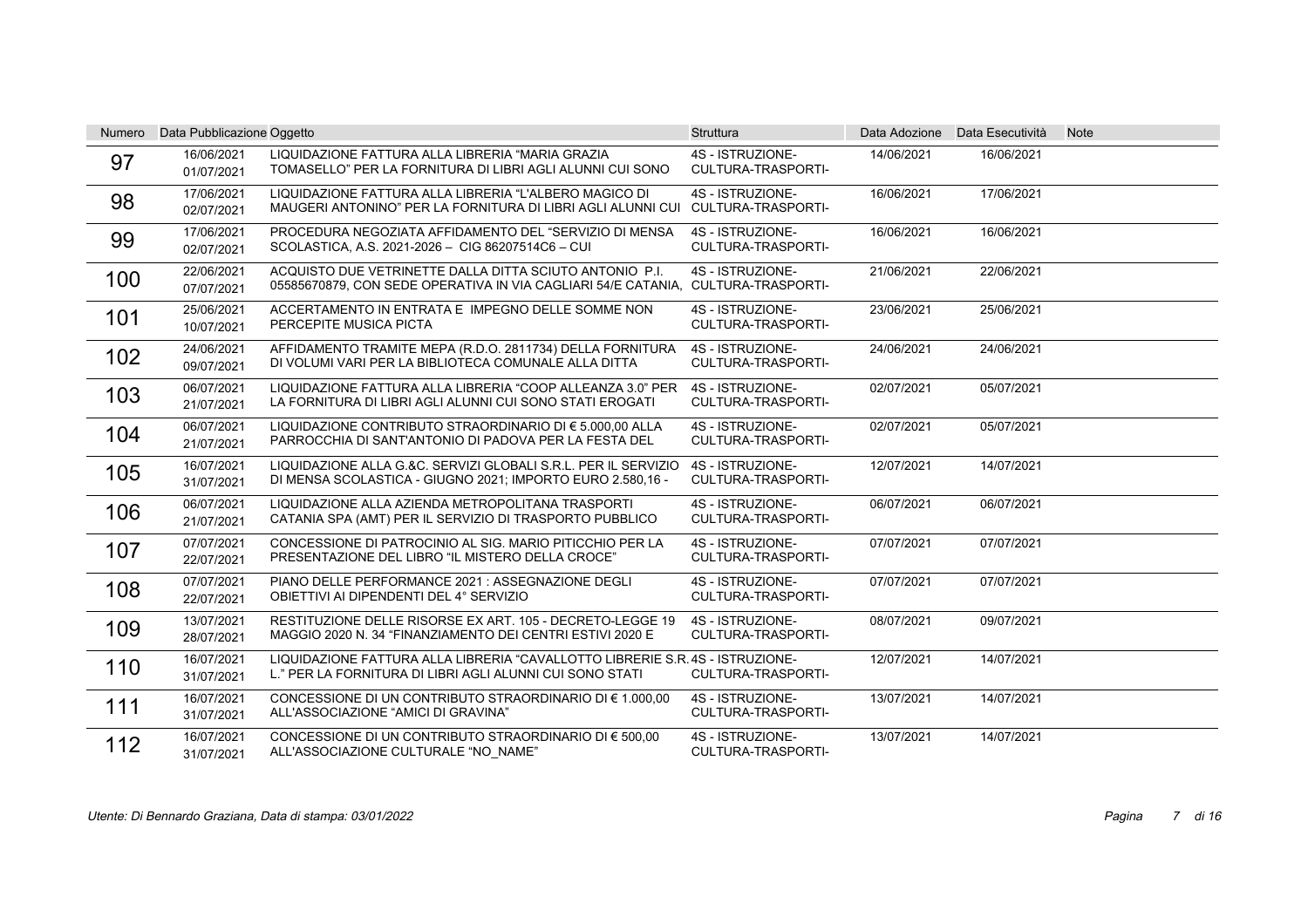| <b>Numero</b> | Data Pubblicazione Oggetto |                                                                                                                                                                  | <b>Struttura</b>                              | Data Adozione | Data Esecutività | <b>Note</b>                  |
|---------------|----------------------------|------------------------------------------------------------------------------------------------------------------------------------------------------------------|-----------------------------------------------|---------------|------------------|------------------------------|
| 113           | 16/07/2021<br>31/07/2021   | CONCESSIONE DI UN CONTRIBUTO STRAORDINARIO DI $\epsilon$ 5.000.00<br>ALLA PARROCCHIA DI SANT'ANTONIO DI PADOVA PER LA                                            | 4S - ISTRUZIONE-<br>CULTURA-TRASPORTI-        | 13/07/2021    | 14/07/2021       |                              |
| 114           | 20/07/2021<br>04/08/2021   | LIQUIDAZIONE ALLA DITTA DITTA GALATI ANTONINO DI GRAVINA DI 4S - ISTRUZIONE-<br>CATANIA (CT) DI € 252,54 (IVA INCLUSA) PER IL NOLEGGIO DI UNA CULTURA-TRASPORTI- |                                               | 13/07/2021    | 19/07/2021       |                              |
| 115           | 13/07/2021<br>28/07/2021   | NOMINA A MEMBRI DELLA COMMISSIONE GIUDICATRICE PER LA<br>PROCEDURA DI AFFIDAMENTO DEL "SERVIZIO DI MENSA                                                         | 4S - ISTRUZIONE-<br>CULTURA-TRASPORTI-        | 13/07/2021    | 13/07/2021       |                              |
| 116           | 13/07/2021<br>28/07/2021   | INDIVIDUAZIONE SOMME SPETTANTI DIPENDENTI DEL 4° SERVIZIO<br>A TITOLO DI PRODUTTIVITÀ COLLETTIVA, EX ART.15 DEL C.C.N.L. .-                                      | 4S - ISTRUZIONE-<br>CULTURA-TRASPORTI-        | 13/07/2021    | 13/07/2021       |                              |
| 117           | 20/07/2021<br>04/08/2021   | CONTRIBUTO ASSESSORATO REGIONALE AL TURISMO SPORT E<br>SPETTACOLO E CONVENZIONE PER LA MANIFESTAZIONE "RESTATE CULTURA-TRASPORTI-                                | 4S - ISTRUZIONE-                              | 16/07/2021    | 20/07/2021       |                              |
| 118           | 22/07/2021<br>06/08/2021   | AFFIDAMENTO TRAMITE MEPA (R.D.O. 2835410) PER LA FORNITURA 4S - ISTRUZIONE-<br>DI UN PALCO MODULARE 10X10 E DI UN GAZEBO ALLA DITTA NG                           | <b>CULTURA-TRASPORTI-</b>                     | 20/07/2021    | 21/07/2021       |                              |
| 119           | 22/07/2021<br>06/08/2021   | LIQUIDAZIONE FATTURA ALLA DITTA SCIUTO ANTONIO DI CATANIA<br>PER LA FORNITURA DI 2 VETRINETTE, PER UN IMPORTO                                                    | 4S - ISTRUZIONE-<br>CULTURA-TRASPORTI-        | 20/07/2021    | 20/07/2021       |                              |
| 120           | 26/07/2021<br>10/08/2021   | AFFIDAMENTO A SEGUITO DI RDO SUL MEPA DEL SERVIZIO AUDIO<br>LUCI E VIDEO ALLA DITTA DISCO EXPRESS DI BELPASSO PER N. 20 CULTURA-TRASPORTI-                       | 4S - ISTRUZIONE-                              | 21/07/2021    | 23/07/2021       | IMP 51347 EURO 18300.<br>OO. |
| 121           | 26/07/2021<br>10/08/2021   | IMPEGNO SOMME PER IL PAGAMENTO ALLA SOCIETÀ ITALIANA<br>AUTORI ED EDITORI (SIAE) SEDE DI CATANIA DEI DIRITTI D'AUTORE                                            | 4S - ISTRUZIONE-<br>CULTURA-TRASPORTI-        | 21/07/2021    | 23/07/2021       |                              |
| 122           | 26/07/2021<br>10/08/2021   | ACQUISTO DALLA "MEO SCHOOL ARL" DI LICODIA EUBEA DI DUE<br>SPETTACOLI (M. ZARRILLO E R. FOGLI) DA REALIZZARSI IN DATA 27                                         | 4S - ISTRUZIONE-<br><b>CULTURA-TRASPORTI-</b> | 22/07/2021    | 23/07/2021       |                              |
| 123           | 26/07/2021<br>10/08/2021   | LIQUIDAZIONE FATTURA ALLA DITTA TERMINAL VIDEO ITALIA S.R.L.<br>DI GRANAROLO DELL'EMILIA (BO) PER LA FORNITURA DI                                                | 4S - ISTRUZIONE-<br><b>CULTURA-TRASPORTI-</b> | 22/07/2021    | 26/07/2021       |                              |
| 124           | 26/07/2021<br>10/08/2021   | ACQUISTO DALL'ASSOCIAZIONE "GRAVINA ARTE" DI GRAVINA DI<br>CATANIA, DI DUE SPETTACOLI DA REALIZZARSI NELLE DATE DEL 23 CULTURA-TRASPORTI-                        | 4S - ISTRUZIONE-                              | 23/07/2021    | 23/07/2021       |                              |
| 125           | 29/07/2021<br>13/08/2021   | ACQUISTO DALL'ASSOCIAZIONE "NOTTI DA BALERA" DI GRAVINA DI<br>CATANIA, DI TRE SPETTACOLI AL COSTO DI € 1.000,00 IVA INCLUSA CULTURA-TRASPORTI-                   | 4S - ISTRUZIONE-                              | 27/07/2021    | 28/07/2021       |                              |
| 126           | 29/07/2021<br>13/08/2021   | ACQUISTO DALL'ASSOCIAZIONE CULTURALE "PRIMA VISIONE" DI<br>CATANIA DELL'EVENTO DA REALIZZARSI IL 29 LUGLIO IN PIAZZA                                             | 4S - ISTRUZIONE-<br><b>CULTURA-TRASPORTI-</b> | 26/07/2021    | 28/07/2021       |                              |
| 127           | 29/07/2021<br>13/08/2021   | ACQUISTO DALL' ASSOCIAZIONE ANSPI "NUOVA COMPAGNIA ODÈON 4S - ISTRUZIONE-<br>DI GRAVINA DI CATANIA DI TRE SPETTACOLI DA                                          | CULTURA-TRASPORTI-                            | 27/07/2021    | 28/07/2021       | IMP 51347 EURO 6700,00       |
| 128           | 29/07/2021<br>13/08/2021   | LIQUIDAZIONE FATTURA ALLA LIBRERIA "CARTOLIBRANDO DI FABIO 4S - ISTRUZIONE-<br>RASPA" PER LA FORNITURA DI LIBRI AGLI ALUNNI CUI SONO STATI CULTURA-TRASPORTI-    |                                               | 27/07/2021    | 29/07/2021       |                              |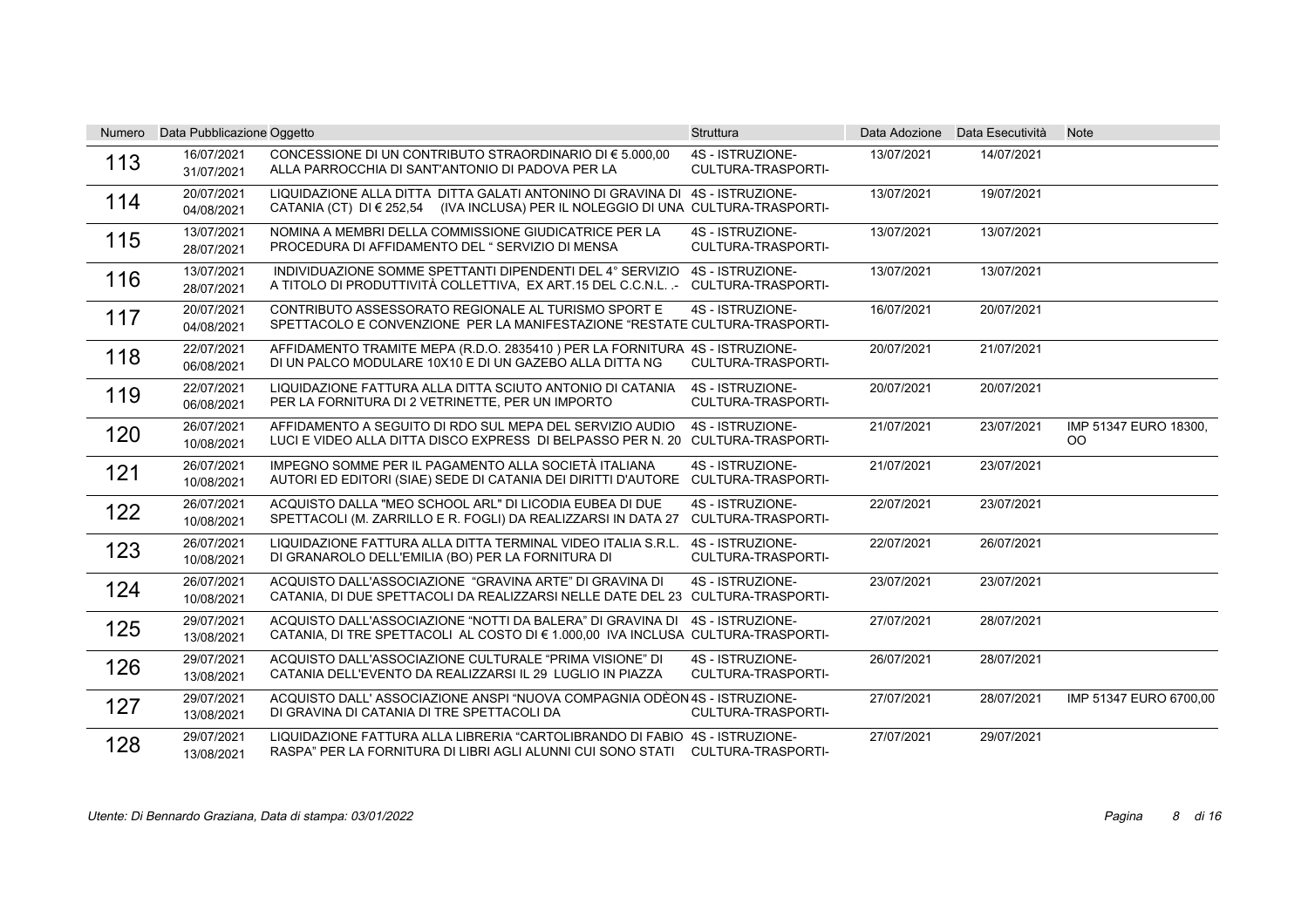| Numero | Data Pubblicazione Oggetto |                                                                                                                                                                    | <b>Struttura</b>                              |            | Data Adozione Data Esecutività | <b>Note</b> |
|--------|----------------------------|--------------------------------------------------------------------------------------------------------------------------------------------------------------------|-----------------------------------------------|------------|--------------------------------|-------------|
| 129    | 29/07/2021<br>13/08/2021   | AFFIDAMENTO DELLA FORNITURA DI UNA PASSERELLA E DI UN<br>GAZEBO ALLA DITTA NG ALLESTIEVENTI SAS DI CATANIA PER                                                     | 4S - ISTRUZIONE-<br><b>CULTURA-TRASPORTI-</b> | 29/07/2021 | 29/07/2021                     |             |
| 130    | 29/07/2021<br>13/08/2021   | ACCERTAMENTO E IMPEGNO SOMME PROGETTO "L'ESTATE 2020<br>DEI BAMBINI": RISORSE EX ART. 63 DEL DECRETO-LEGGE 73/2021                                                 | 4S - ISTRUZIONE-<br><b>CULTURA-TRASPORTI-</b> | 29/07/2021 | 29/07/2021                     |             |
| 131    | 03/08/2021<br>18/08/2021   | ACQUISTO DALL' ASSOCIAZIONE SAN'ANTONIO DI GRAVINA DI<br>CATANIA DI UNO SPETTACOLO DA REALIZZARSI IN DATA 8 AGOSTO                                                 | 4S - ISTRUZIONE-<br>CULTURA-TRASPORTI-        | 30/07/2021 | 03/08/2021                     |             |
| 132    | 04/08/2021<br>19/08/2021   | LIQUIDAZIONE CONTRIBUTO STRAORDINARIO DI € 500,00 ALLA<br>ASSOCIAZIONE CULTURALE "NO NAME"                                                                         | 4S - ISTRUZIONE-<br><b>CULTURA-TRASPORTI-</b> | 03/08/2021 | 03/08/2021                     |             |
| 133    | 03/08/2021<br>18/08/2021   | PROCEDURA NEGOZIATA AFFIDAMENTO DEL "SERVIZIO DI MENSA<br>SCOLASTICA, A.S. 2021-2026 - CIG 86207514C6 - CUI                                                        | 4S - ISTRUZIONE-<br><b>CULTURA-TRASPORTI-</b> | 03/08/2021 | 03/08/2021                     |             |
| 134    | 04/08/2021<br>19/08/2021   | LIQUIDAZIONE FATTURA ALLA LIBRERIA "COOP ALLEANZA 3.0" PER<br>LA FORNITURA DI LIBRI AGLI ALUNNI CUI SONO STATI EROGATI                                             | 4S - ISTRUZIONE-<br><b>CULTURA-TRASPORTI-</b> | 03/08/2021 | 03/08/2021                     |             |
| 135    | 04/08/2021<br>19/08/2021   | LIQUIDAZIONE FATTURA ALLA LIBRERIA "MARIA GRAZIA<br>TOMASELLO" PER LA FORNITURA DI LIBRI AGLI ALUNNI CUI SONO                                                      | 4S - ISTRUZIONE-<br>CULTURA-TRASPORTI-        | 03/08/2021 | 03/08/2021                     |             |
| 136    | 04/08/2021<br>19/08/2021   | LIQUIDAZIONE FATTURA ALLA LIBRERIA "CARTA SERVICE DI<br>RICCARDO SEVERINO" PER LA FORNITURA DI LIBRI AGLI ALUNNI CUI CULTURA-TRASPORTI-                            | 4S - ISTRUZIONE-                              | 03/08/2021 | 03/08/2021                     |             |
| 137    | 04/08/2021<br>19/08/2021   | LIQUIDAZIONE CONTRIBUTO STRAORDINARIO DI € 3.000.00 ALLA<br>PARROCCHIA DI SAN PAOLO DI GRAVINA DI CATANIA                                                          | 4S - ISTRUZIONE-<br>CULTURA-TRASPORTI-        | 03/08/2021 | 03/08/2021                     |             |
| 138    | 05/08/2021<br>20/08/2021   | LIQUIDAZIONE ALLA DITTA NG ALLESTIEVENTI SAS DI CATANIA DI € 4S - ISTRUZIONE-<br>600.00 (IVA INCLUSA) PER IL NOLEGGIO DI UNA PASSERELLA E DI UN CULTURA-TRASPORTI- |                                               | 04/08/2021 | 05/08/2021                     |             |
| 139    | 06/08/2021<br>21/08/2021   | AFFIDAMENTO A "DIBO EVENTI" DI VIAGRANDE (CT) DELLA<br>REALIZZAZIONE DI UNA RASSEGNA CINEMATOGRAFICA DA                                                            | 4S - ISTRUZIONE-<br><b>CULTURA-TRASPORTI-</b> | 05/08/2021 | 06/08/2021                     |             |
| 140    | 10/08/2021<br>25/08/2021   | LIQUIDAZIONE COMPENSO AL COMMISSARIO DI GARA RDO N.<br>2749613 ING. MANLIO MARINO - CIG 86207514C6 - CUI                                                           | 4S - ISTRUZIONE-<br>CULTURA-TRASPORTI-        | 06/08/2021 | 10/08/2021                     |             |
| 141    | 06/08/2021<br>21/08/2021   | ACQUISTO DALL' ASSOCIAZIONE CULTURALE PROGETTO<br>TEATRANDO DI UNO SPETTACOLO DA REALIZZARSI IN DATA 11                                                            | 4S - ISTRUZIONE-<br>CULTURA-TRASPORTI-        | 05/08/2021 | 06/08/2021                     |             |
| 142    | 09/08/2021<br>24/08/2021   | LIQUIDAZIONE COMPENSO AL COMMISSARIO DI GARA AVV.TO<br>DIARA SALVATRICE - RDO N. 2749613 - CIG 86207514C6 - CUI                                                    | 4S - ISTRUZIONE-<br>CULTURA-TRASPORTI-        | 06/08/2021 | 06/08/2021                     |             |
| 143    | 09/08/2021<br>24/08/2021   | ACQUISTO DAL "CENTRO CULTURALE RICREATIVO TERZA ETA"<br>EDITORIALE PAESI ETEI OGGI" DI INSERTI PUBBLICITARI PER LA                                                 | 4S - ISTRUZIONE-<br>CULTURA-TRASPORTI-        | 06/08/2021 | 06/08/2021                     |             |
| 144    | 10/08/2021<br>25/08/2021   | LIQUIDAZIONE FATTURA ALLA DITTA TERMINAL VIDEO ITALIA S.R.L.<br>DI GRANAROLO DELL'EMILIA (BO) PER LA FORNITURA DI                                                  | 4S - ISTRUZIONE-<br>CULTURA-TRASPORTI-        | 06/08/2021 | 10/08/2021                     |             |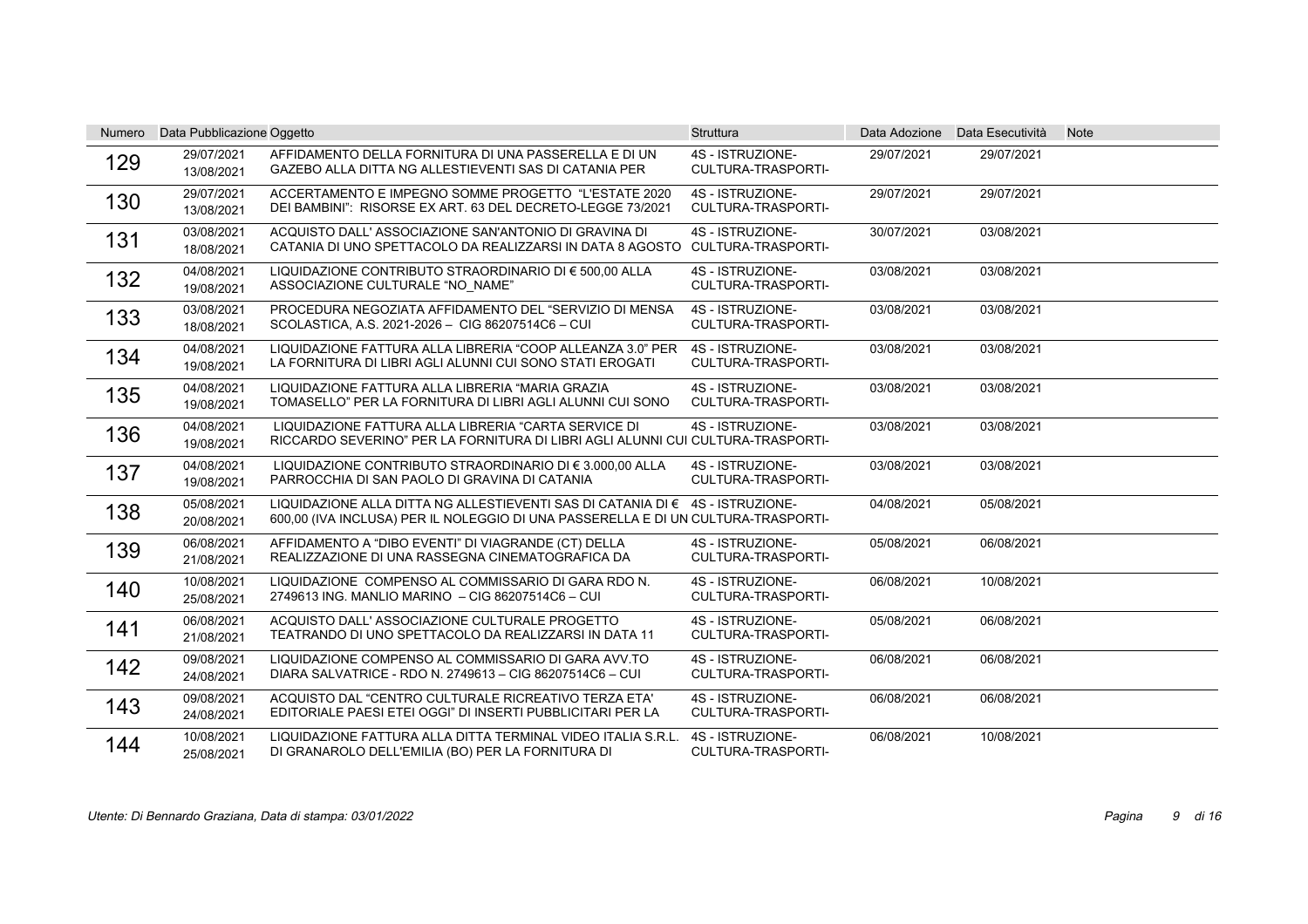| <b>Numero</b> | Data Pubblicazione Oggetto |                                                                                                                                                                    | <b>Struttura</b>                              |            | Data Adozione Data Esecutività | <b>Note</b> |
|---------------|----------------------------|--------------------------------------------------------------------------------------------------------------------------------------------------------------------|-----------------------------------------------|------------|--------------------------------|-------------|
| 145           | 10/08/2021<br>25/08/2021   | ACQUISTO DA "RMB S.R.L." DI BELPASSO DI INSERTI PUBBLICITARI<br>SU DIVERSE EMITTENTI RADIO PER LA MANIFESTAZIONE "RESTATE CULTURA-TRASPORTI-                       | 4S - ISTRUZIONE-                              | 06/08/2021 | 10/08/2021                     |             |
| 146           | 10/08/2021<br>25/08/2021   | CONCESSIONE DI UN CONTRIBUTO STRAORDINARIO DI $\epsilon$ 4.000.00<br>ALL'ASSOCIAZIONE VOLONTARI "GRAVINA IN LOCO ODV".                                             | 4S - ISTRUZIONE-<br>CULTURA-TRASPORTI-        | 06/08/2021 | 10/08/2021                     |             |
| 147           | 10/08/2021<br>25/08/2021   | ACQUISTO DALL'ASSOCIAZIONE CULTURALE "WEBMODA" DI<br>BELPASSO DI INSERTI PUBBLICITARI SULLA TESTATA ONLINE                                                         | 4S - ISTRUZIONE-<br><b>CULTURA-TRASPORTI-</b> | 06/08/2021 | 10/08/2021                     |             |
| 148           | 10/08/2021<br>25/08/2021   | AFFIDAMENTO ALLA M.G. SECURITY S.R.L. DI UN SERVIZIO DI<br>VIGILANZA CON CONTROLLO GREEN PASS AGLI EVENTI DI                                                       | 4S - ISTRUZIONE-<br>CULTURA-TRASPORTI-        | 10/08/2021 | 10/08/2021                     |             |
| 149           | 10/08/2021<br>25/08/2021   | ACQUISTO DALL'ASSOCIAZIONE CULTURALE MUSIKANTE DI TRE<br>CONCERTI DI MUSICA JAZZ DA REALIZZARSI IN DATA 16, 17 E 18                                                | 4S - ISTRUZIONE-<br><b>CULTURA-TRASPORTI-</b> | 10/08/2021 | 10/08/2021                     |             |
| 150           | 17/08/2021<br>01/09/2021   | LIQUIDAZIONE ALLA DITTA "MEO SCHOOL ARL" DI LICODIA EUBEA DI 4S - ISTRUZIONE-<br>€ 5.250,00 (IVA INCLUSA) PER IL CONCERTO DI MICHELE ZARRILLO - CULTURA-TRASPORTI- |                                               | 10/08/2021 | 16/08/2021                     |             |
| 151           | 17/08/2021<br>01/09/2021   | ACQUISTO DALL'ASSOCIAZIONE TEATRALE "SOTTO IL TOCCO" DI<br>SAN GIOVANNI LA PUNTA DELLO SPETTACOLO TEATRALE "SE MI                                                  | 4S - ISTRUZIONE-<br><b>CULTURA-TRASPORTI-</b> | 11/08/2021 | 16/08/2021                     |             |
| 152           | 18/08/2021<br>02/09/2021   | ACQUISTO DA "IL MANTICE" DI SAN GIOVANNI LA PUNTA DELLO<br>SPETTACOLO MUSICALE "BALERA SOTTO LE STELLE" DA                                                         | 4S - ISTRUZIONE-<br><b>CULTURA-TRASPORTI-</b> | 18/08/2021 | 18/08/2021                     |             |
| 153           | 18/08/2021<br>02/09/2021   | ACQUISTO DALL'ASSOCIAZIONE VULCANICA BRASS ENSEMBLE DI<br>UN CONCERTO DA REALIZZARSI IN DATA 2 SETTEMBRE,                                                          | 4S - ISTRUZIONE-<br><b>CULTURA-TRASPORTI-</b> | 18/08/2021 | 18/08/2021                     |             |
| 154           | 23/08/2021<br>07/09/2021   | PROCEDURA NEGOZIATA AFFIDAMENTO DEL "SERVIZIO DI MENSA<br>SCOLASTICA, A.S. 2021-2026 - CIG 86207514C6 - CUI                                                        | 4S - ISTRUZIONE-<br><b>CULTURA-TRASPORTI-</b> | 23/08/2021 | 23/08/2021                     |             |
| 155           | 23/08/2021<br>07/09/2021   | LIQUIDAZIONE FATTURA ALLA LIBRERIA "RODA LIBRI DI<br>CANNIZZARO DANIELE ANGELO" PER LA FORNITURA DI LIBRI AGLI                                                     | 4S - ISTRUZIONE-<br>CULTURA-TRASPORTI-        | 23/08/2021 | 23/08/2021                     |             |
| 156           | 23/08/2021<br>07/09/2021   | LIQUIDAZIONE FATTURA ALLA LIBRERIA "GULISANO ALESSANDRO"<br>PER LA FORNITURA DI LIBRI AGLI ALUNNI CUI SONO STATI EROGATI CULTURA-TRASPORTI-                        | 4S - ISTRUZIONE-                              | 23/08/2021 | 23/08/2021                     |             |
| 157           | 24/08/2021<br>08/09/2021   | LIQUIDAZIONE FATTURE ALLA LIBRERIA "CATANIA LIBRI DI DI MAURO 4S - ISTRUZIONE-<br>AGATA" PER LA FORNITURA DI LIBRI AGLI ALUNNI CUI SONO                            | CULTURA-TRASPORTI-                            | 23/08/2021 | 23/08/2021                     |             |
| 158           | 26/08/2021<br>10/09/2021   | LIQUIDAZIONE ALLA ASSOCIAZIONE SANT'ANTONIO PER LO<br>SPETTACOLO "LA VOCE DEL SUD" REALIZZATO IN DATA 8 AGOSTO                                                     | 4S - ISTRUZIONE-<br><b>CULTURA-TRASPORTI-</b> | 26/08/2021 | 26/08/2021                     |             |
| 159           | 02/09/2021<br>17/09/2021   | LIQUIDAZIONE FATTURE ALLA "MD S.P.A." PER LA FORNITURA<br>EFFETTUATA TRAMITE BUONI SPESA EMESSI AI SENSI DELL'                                                     | 4S - ISTRUZIONE-<br>CULTURA-TRASPORTI-        | 30/08/2021 | 02/09/2021                     |             |
| 160           | 02/09/2021<br>17/09/2021   | LIQUIDAZIONE FATTURE ALLA LIBRERIA "CAVALLOTTO LIBRERIE S.R. 4S - ISTRUZIONE-<br>L." PER LA FORNITURA DI LIBRI AGLI ALUNNI CUI SONO STATI                          | CULTURA-TRASPORTI-                            | 30/08/2021 | 02/09/2021                     |             |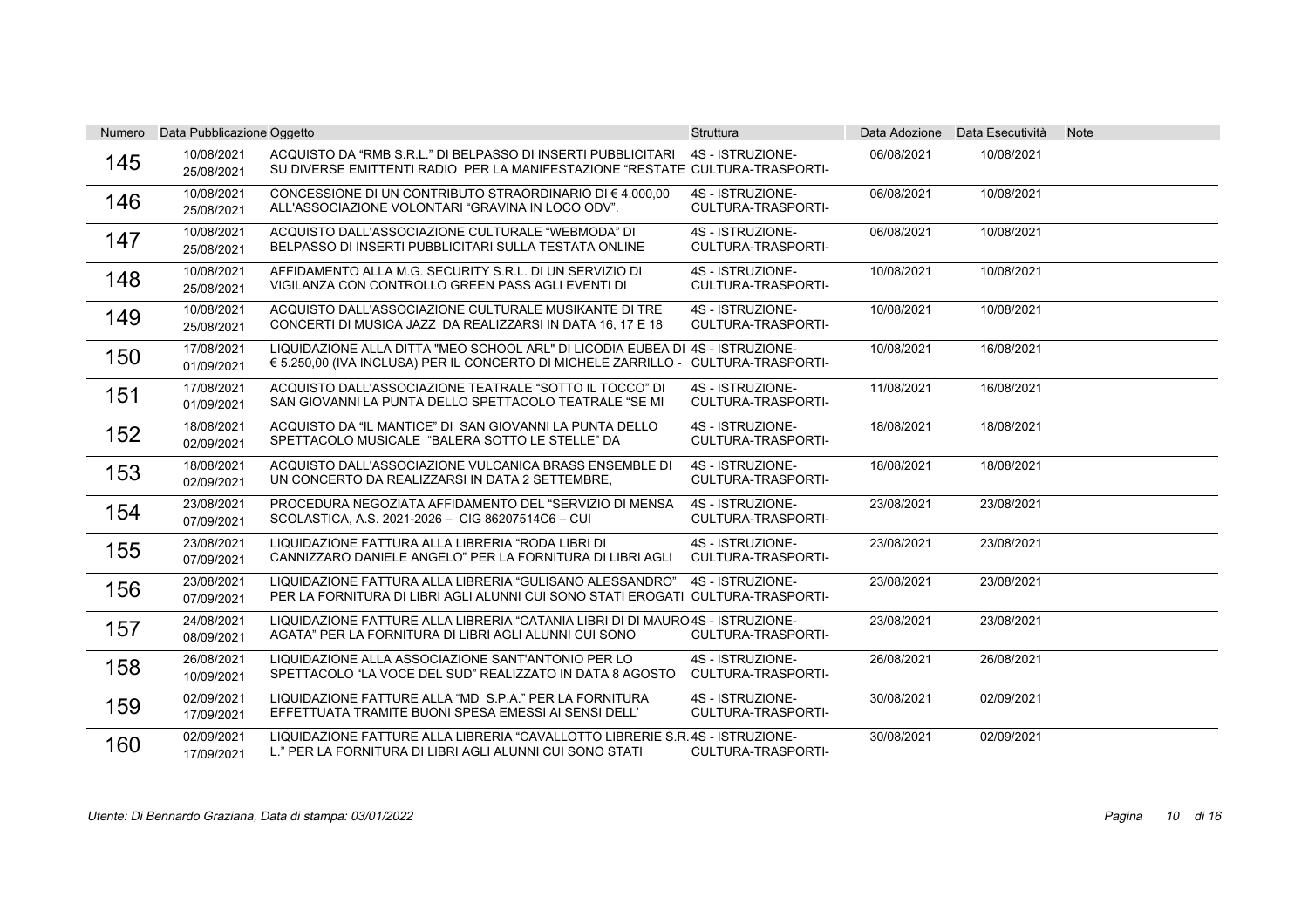| Numero | Data Pubblicazione Oggetto |                                                                                                                                                                  | <b>Struttura</b>                              |            | Data Adozione Data Esecutività | <b>Note</b> |
|--------|----------------------------|------------------------------------------------------------------------------------------------------------------------------------------------------------------|-----------------------------------------------|------------|--------------------------------|-------------|
| 161    | 02/09/2021<br>17/09/2021   | LIQUIDAZIONE FATTURA ALLA LIBRERIA "MARIA GRAZIA<br>TOMASELLO" PER LA FORNITURA DI LIBRI AGLI ALUNNI CUI SONO                                                    | 4S - ISTRUZIONE-<br>CULTURA-TRASPORTI-        | 30/08/2021 | 02/09/2021                     |             |
| 162    | 02/09/2021<br>17/09/2021   | LIQUIDAZIONE FATTURA ALLA LIBRERIA "COOP ALLEANZA 3.0" PER<br>LA FORNITURA DI LIBRI AGLI ALUNNI CUI SONO STATI EROGATI                                           | 4S - ISTRUZIONE-<br>CULTURA-TRASPORTI-        | 30/08/2021 | 02/09/2021                     |             |
| 163    | 02/09/2021<br>17/09/2021   | LIQUIDAZIONE A SALDO ALLA DITTA "MEO SCHOOL ARL" DI LICODIA 4S - ISTRUZIONE-<br>EUBEA DI € 5.250,00 (IVA INCLUSA) PER IL CONCERTO DI RICCARDO CULTURA-TRASPORTI- |                                               | 30/08/2021 | 02/09/2021                     |             |
| 164    | 02/09/2021<br>17/09/2021   | ACQUISTO DALLA C.M.A. SRLS DI UNO SPETTACOLO DI MUSICA E<br>CABARET DA REALIZZARSI IN DATA 3 SETTEMBRE IN PIAZZA DELLA CULTURA-TRASPORTI-                        | 4S - ISTRUZIONE-                              | 31/08/2021 | 02/09/2021                     |             |
| 165    | 02/09/2021<br>17/09/2021   | ACQUISTO DALLA ASSOCIAZIONE CULTURALE "TEATRO&DINTORNI"<br>DELLO SPETTACOLO DI CABARET "FACCE DA COVID" DA                                                       | 4S - ISTRUZIONE-<br><b>CULTURA-TRASPORTI-</b> | 01/09/2021 | 02/09/2021                     |             |
| 166    | 07/09/2021<br>22/09/2021   | LIQUIDAZIONE ALLA SOCIETÀ ITALIANA AUTORI ED EDITORI (SIAE)<br>PERI DIRITTI D'AUTORE LEGATI AD ALCUNI EVENTI COMPRESI                                            | 4S - ISTRUZIONE-<br><b>CULTURA-TRASPORTI-</b> | 06/09/2021 | 07/09/2021                     |             |
| 167    | 07/09/2021<br>22/09/2021   | CONCESSIONE DI UN CONTRIBUTO STRAORDINARIO DI € 500.00<br>ALL'ASSOCIAZIONE MUSICALE "KALIMAT – MUSICA E CULTURA".                                                | 4S - ISTRUZIONE-<br><b>CULTURA-TRASPORTI-</b> | 06/09/2021 | 07/09/2021                     |             |
| 168    | 08/09/2021<br>23/09/2021   | LIQUIDAZIONE FATTURA ALLA LIBRERIA "VIVISCUOLA SRL" PER LA<br>FORNITURA DI LIBRI AGLI ALUNNI CUI SONO STATI EROGATI BUONI                                        | 4S - ISTRUZIONE-<br>CULTURA-TRASPORTI-        | 07/09/2021 | 08/09/2021                     |             |
| 169    | 08/09/2021<br>23/09/2021   | LIQUIDAZIONE FATTURA ALLA LIBRERIA "MAUGERI ANTONINO" PER<br>LA FORNITURA DI LIBRI AGLI ALUNNI CUI SONO STATI EROGATI                                            | 4S - ISTRUZIONE-<br><b>CULTURA-TRASPORTI-</b> | 07/09/2021 | 08/09/2021                     |             |
| 170    | 07/09/2021<br>22/09/2021   | SVINCOLO POLIZZA FIDEJUSSORIA N. 1. 00A0636211 COSTITUITA<br>DALLA DITTA G&C SERVIZI GLOBALI S.R.L. TRAMITE GROUPMA                                              | 4S - ISTRUZIONE-<br><b>CULTURA-TRASPORTI-</b> | 07/09/2021 | 07/09/2021                     |             |
| 171    | 07/09/2021<br>22/09/2021   | ACQUISTO DALLA ASSOCIAZIONE CULTURALE "ESCLARMONDE"<br>DELLO SPETTACOLO "MITI E STORIE DI SICILIA " DA REALIZZARSI                                               | 4S - ISTRUZIONE-<br>CULTURA-TRASPORTI-        | 07/09/2021 | 07/09/2021                     |             |
| 172    | 15/09/2021<br>30/09/2021   | LIQUIDAZIONE ALLA ASSOCIAZIONE ANSPI "NUOVA COMPAGNIA<br>ODÈON" DI GRAVINA DI CATANIA PER GLI SPETTACOLI DEL 2, 26 E                                             | 4S - ISTRUZIONE-<br><b>CULTURA-TRASPORTI-</b> | 15/09/2021 | 15/09/2021                     |             |
| 173    | 14/09/2021<br>29/09/2021   | LIQUIDAZIONE FATTURA ALLA DITTA TERMINAL VIDEO ITALIA S.R.L.<br>DI GRANAROLO DELL'EMILIA (BO) PER LA FORNITURA DI                                                | 4S - ISTRUZIONE-<br><b>CULTURA-TRASPORTI-</b> | 10/09/2021 | 14/09/2021                     |             |
| 174    | 14/09/2021<br>29/09/2021   | LIQUIDAZIONE ALLA ASSOCIAZIONE " SOTTO IL TOCCO " PER LO<br>SPETTACOLO "SE MI RICORDO" REALIZZATO IN DATA 22 AGOSTO                                              | 4S - ISTRUZIONE-<br><b>CULTURA-TRASPORTI-</b> | 14/09/2021 | 14/09/2021                     |             |
| 175    | 15/09/2021<br>30/09/2021   | ACQUISTO DALLA ASSOCIAZIONE CULTURALE<br>"TRUECOLORSEVENTS" DI CATANIA DI UNO SPETTACOLO DI                                                                      | 4S - ISTRUZIONE-<br>CULTURA-TRASPORTI-        | 14/09/2021 | 15/09/2021                     |             |
| 176    | 16/09/2021<br>01/10/2021   | LIQUIDAZIONE ALLA ASSOCIAZIONE "GRAVINA ARTE" DI GRAVINA DI<br>CATANIA PER GLI SPETTACOLI REALIZZATI NELLE DATE DEL 23                                           | 4S - ISTRUZIONE-<br>CULTURA-TRASPORTI-        | 15/09/2021 | 16/09/2021                     |             |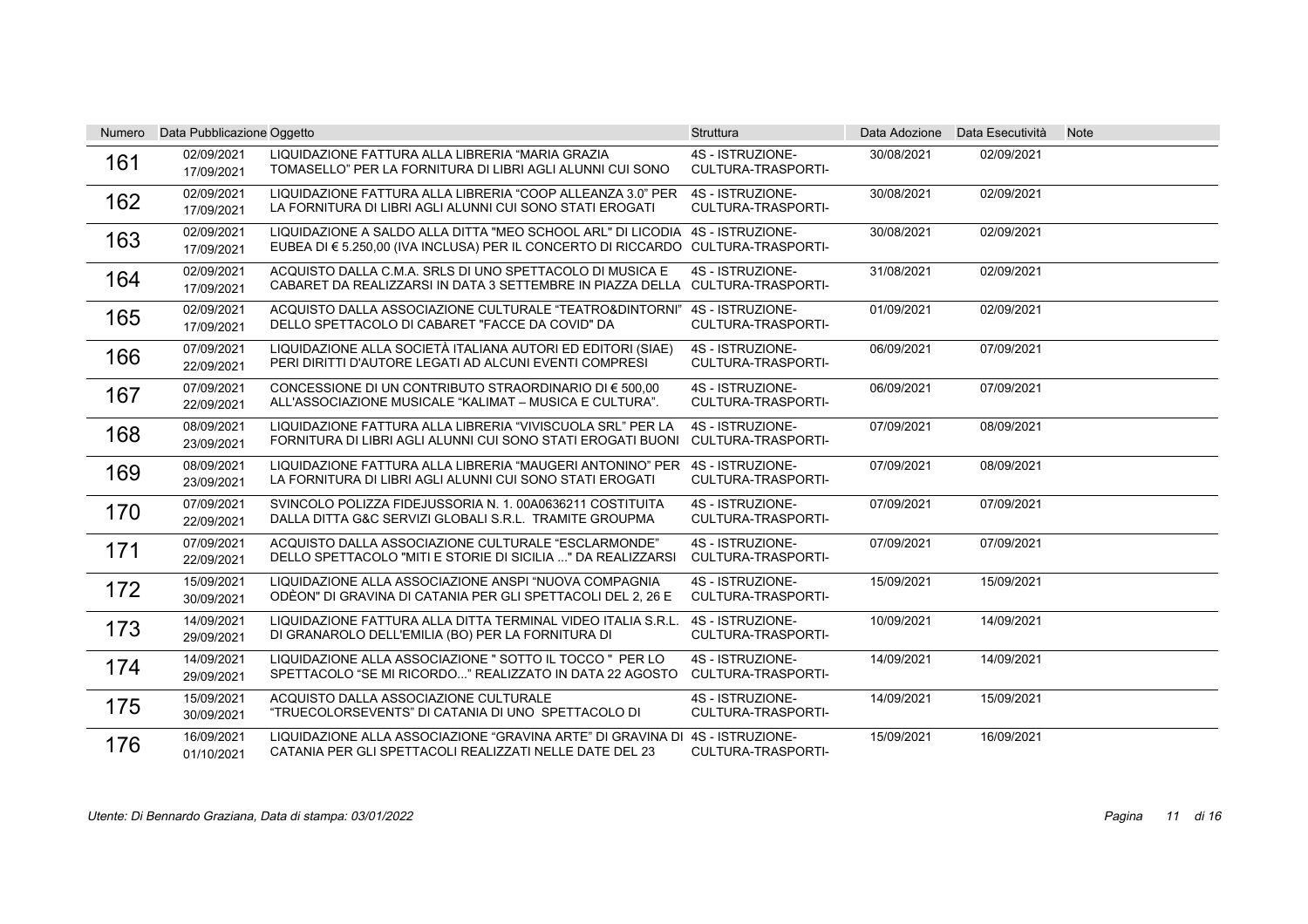| Numero | Data Pubblicazione Oggetto |                                                                                                                                                               | <b>Struttura</b>                              |            | Data Adozione Data Esecutività | <b>Note</b> |
|--------|----------------------------|---------------------------------------------------------------------------------------------------------------------------------------------------------------|-----------------------------------------------|------------|--------------------------------|-------------|
| 177    | 17/09/2021<br>02/10/2021   | SPETTACOLO "LA VOCE DEL SUD" DELL'ASSOCIAZIONE<br>SANT'ANTONIO - ACCERTAMENTO E IMPEGNO SOMME AL BILANCIO CULTURA-TRASPORTI-                                  | 4S - ISTRUZIONE-                              | 17/09/2021 | 17/09/2021                     |             |
| 178    | 17/09/2021<br>02/10/2021   | LIQUIDAZIONE ALLA ASSOCIAZIONE CULTURALE "PROGETTO<br>TEATRANDO" DI SORTINO (SR) PER LO SPETTACOLO "DI NUOVO                                                  | 4S - ISTRUZIONE-<br><b>CULTURA-TRASPORTI-</b> | 17/09/2021 | 17/09/2021                     |             |
| 179    | 17/09/2021<br>02/10/2021   | LIQUIDAZIONE ALLA ASSOCIAZIONE "NOTTI DA BALERA DI LEONARDI 4S - ISTRUZIONE-<br>STEFANO" PER LE SERTATE MUSICALI REALIZZATE NELLE DATE DEL CULTURA-TRASPORTI- |                                               | 17/09/2021 | 17/09/2021                     |             |
| 180    | 21/09/2021<br>06/10/2021   | ACQUISTO DALLA ASSOCIAZIONE CULTURALE "ESTAMPA PORTENA" 4S - ISTRUZIONE-<br>DI CATANIA DI UNA ESIBIZIONE DI TANGO ALL'ANFITEATRO TURI                         | <b>CULTURA-TRASPORTI-</b>                     | 20/09/2021 | 21/09/2021                     |             |
| 181    | 23/09/2021<br>08/10/2021   | LIQUIDAZIONE ALLA DITTA NG ALLESTIEVENTI SAS DI CATANIA PER 4S - ISTRUZIONE-<br>LA FORNITURA DI UN PALCO MODULARE 10X10 E DI UN GAZEBO                        | <b>CULTURA-TRASPORTI-</b>                     | 22/09/2021 | 23/09/2021                     |             |
| 182    | 24/09/2021<br>09/10/2021   | RISORSE DAL MINISTERO DEI BENI CULTURALI E TURISMO - D.M. N.<br>191 DEL 24.05.2021 "FONDO EMERGENZE IMPRESE E ISTITUZIONI                                     | 4S - ISTRUZIONE-<br>CULTURA-TRASPORTI-        | 24/09/2021 | 24/09/2021                     |             |
| 183    | 27/09/2021<br>12/10/2021   | LIQUIDAZIONE ALLA ASSOCIAZIONE CULTURALE "MUSIKANTE" PER I 4S - ISTRUZIONE-<br>CONCERTI JAZZ REALIZZATI NELLE DATE DEL 16, 17 E 18                            | <b>CULTURA-TRASPORTI-</b>                     | 24/09/2021 | 27/09/2021                     |             |
| 184    | 05/10/2021<br>20/10/2021   | LIQUIDAZIONE CONTRIBUTO STRAORDINARIO DI € 500,00 ALLA<br>ASSOCIAZIONE CULTURALE "KALIMAT - MUSICA E CULTURA".                                                | 4S - ISTRUZIONE-<br>CULTURA-TRASPORTI-        | 30/09/2021 | 01/10/2021                     |             |
| 185    | 05/10/2021<br>20/10/2021   | LIQUIDAZIONE ALLA ASSOCIAZIONE SANT'ANTONIO PER LO<br>SPETTACOLO "LA VOCE DEL SUD" REALIZZATO IN DATA 8 AGOSTO                                                | 4S - ISTRUZIONE-<br><b>CULTURA-TRASPORTI-</b> | 30/09/2021 | 01/10/2021                     |             |
| 186    | 05/10/2021<br>20/10/2021   | CONTRIBUTO CITTÀ METROPOLITANA DI CATANIA PER<br>"TELESICULISSIMI TOUR 2021" - ANFITEATRO TURI FERRO 30                                                       | 4S - ISTRUZIONE-<br>CULTURA-TRASPORTI-        | 30/09/2021 | 30/09/2021                     |             |
| 187    | 05/10/2021<br>20/10/2021   | LIQUIDAZIONE ALL'ANAC (AUTORITA' NAZIONALE ANTICORRUZIONE) 4S - ISTRUZIONE-<br>DEI CONTRIBUTI GARA DOVUTI DAL COMUNE PER IL 1°                                | <b>CULTURA-TRASPORTI-</b>                     | 01/10/2021 | 04/10/2021                     |             |
| 188    | 05/10/2021<br>20/10/2021   | LIQUIDAZIONE ALLA SOCIETÀ ITALIANA AUTORI ED EDITORI (SIAE)<br>PERI DIRITTI D'AUTORE LEGATI AD ALCUNI EVENTI COMPRESI                                         | 4S - ISTRUZIONE-<br>CULTURA-TRASPORTI-        | 04/10/2021 | 05/10/2021                     |             |
| 189    | 05/10/2021<br>20/10/2021   | LIQUIDAZIONE CONTRIBUTO STRAORDINARIO DI € 3.500,00 ALLA<br>ASSOCIAZIONE CULTURALE "COLATA LAVICA"                                                            | 4S - ISTRUZIONE-<br>CULTURA-TRASPORTI-        | 04/10/2021 | 05/10/2021                     |             |
| 190    | 05/10/2021<br>20/10/2021   | LIQUIDAZIONE ALLA DITTA DISCO EXPRESS DI BELPASSO PER IL<br>SERVIZIO AUDIO LUCI E VIDEO PER N. 20 EVENTI DELLA                                                | 4S - ISTRUZIONE-<br><b>CULTURA-TRASPORTI-</b> | 05/10/2021 | 05/10/2021                     |             |
| 191    | 06/10/2021<br>21/10/2021   | LIQUIDAZIONE CONTRIBUTO STRAORDINARIO DI € 4.000.00 ALLA<br>ASSOCIAZIONE VOLONTARI "GRAVINA IN LOCO ODV".                                                     | 4S - ISTRUZIONE-<br>CULTURA-TRASPORTI-        | 05/10/2021 | 06/10/2021                     |             |
| 192    | 07/10/2021<br>22/10/2021   | LIQUIDAZIONE AL "CENTRO CULTURALE RICREATIVO TERZA ETA"<br>PER LA PAESI ETNEI OGGI" PER LA PUBBLICAZIONE DI UN INSERTO CULTURA-TRASPORTI-                     | 4S - ISTRUZIONE-                              | 06/10/2021 | 07/10/2021                     |             |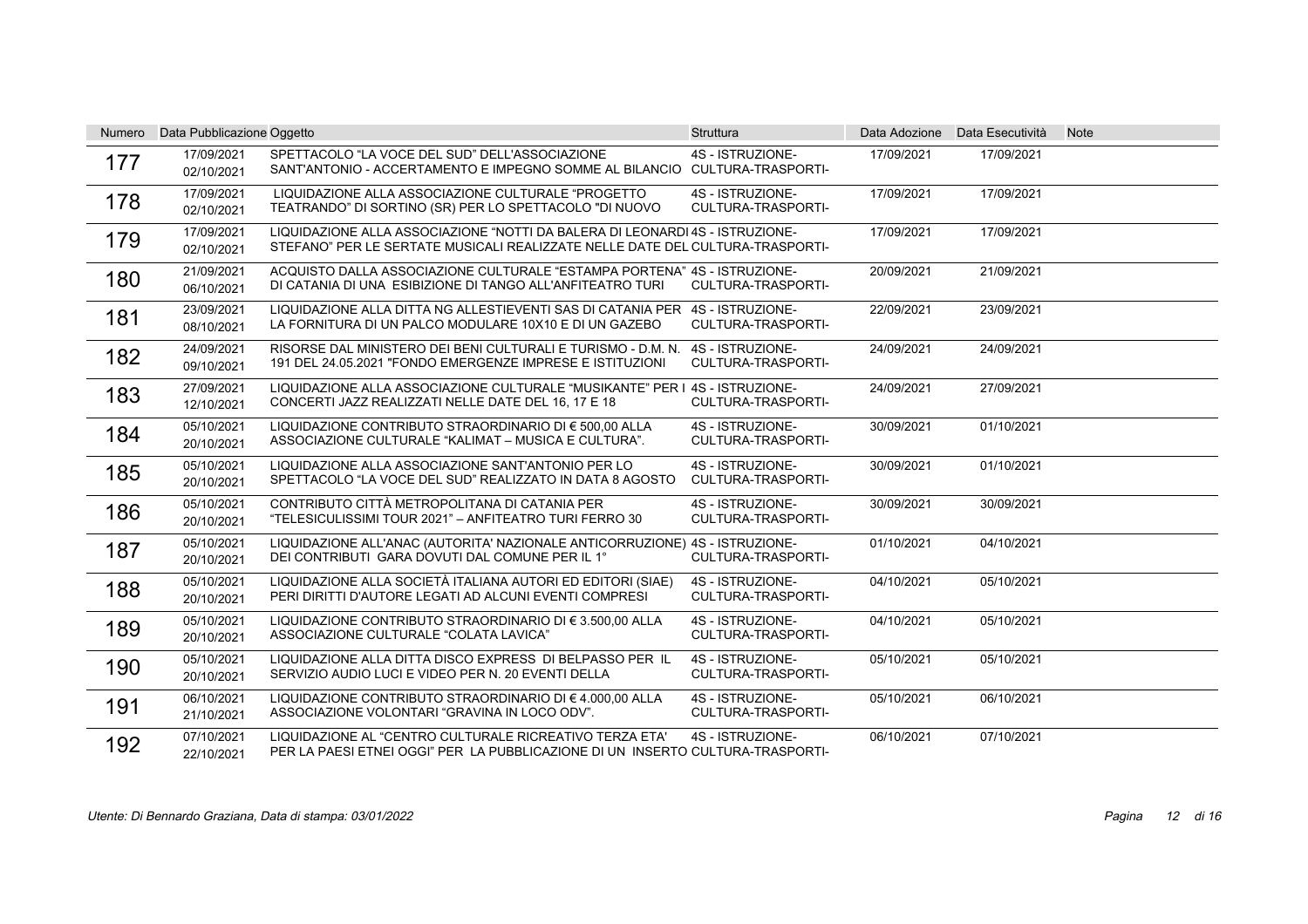| <b>Numero</b> | Data Pubblicazione Oggetto |                                                                                                                                                                   | Struttura                                     |            | Data Adozione Data Esecutività | <b>Note</b> |
|---------------|----------------------------|-------------------------------------------------------------------------------------------------------------------------------------------------------------------|-----------------------------------------------|------------|--------------------------------|-------------|
| 193           | 08/10/2021<br>23/10/2021   | UTILIZZO RISORSE "FONDO EMERGENZE IMPRESE BIBLIOTECHE<br>" D.M. 191/2021 - AFFIDAMENTO DELLA FORNITURA DI VOLUMI                                                  | 4S - ISTRUZIONE-<br><b>CULTURA-TRASPORTI-</b> | 08/10/2021 | 08/10/2021                     |             |
| 194           | 08/10/2021<br>23/10/2021   | UTILIZZO RISORSE "FONDO EMERGENZE IMPRESE BIBLIOTECHE<br>" D.M. 191/2021 - AFFIDAMENTO DELLA FORNITURA DI VOLUMI                                                  | 4S - ISTRUZIONE-<br><b>CULTURA-TRASPORTI-</b> | 08/10/2021 | 08/10/2021                     |             |
| 195           | 08/10/2021<br>23/10/2021   | UTILIZZO RISORSE "FONDO EMERGENZE IMPRESE BIBLIOTECHE<br>" D.M. 191/2021 - AFFIDAMENTO DELLA FORNITURA DI VOLUMI                                                  | 4S - ISTRUZIONE-<br><b>CULTURA-TRASPORTI-</b> | 08/10/2021 | 08/10/2021                     |             |
| 196           | 11/10/2021<br>26/10/2021   | LIQUIDAZIONE CONTRIBUTO STRAORDINARIO DI € 3.000.00 ALLA<br>PARROCCHIA DI SAN BERNARDO DI CHIARAVALLE PER MIGLIORIE                                               | 4S - ISTRUZIONE-<br>CULTURA-TRASPORTI-        | 08/10/2021 | 11/10/2021                     |             |
| 197           | 14/10/2021<br>29/10/2021   | LIQUIDAZIONE FATTURA ALLA DITTA TERMINAL VIDEO ITALIA S.R.L.<br>DI GRANAROLO DELL'EMILIA (BO) PER LA FORNITURA DI                                                 | 4S - ISTRUZIONE-<br><b>CULTURA-TRASPORTI-</b> | 13/10/2021 | 14/10/2021                     |             |
| 198           | 19/10/2021<br>03/11/2021   | PAGAMENTO ALL'IN P.S. PER INTERVENTO SOSTITUTIVO AI SENSI 4S - ISTRUZIONE-<br>DEL D.P.R. N. 207/2010, ART. 4 COMMA 2 E ART. 31 LEGGE N.98/2013 CULTURA-TRASPORTI- |                                               | 18/10/2021 | 19/10/2021                     |             |
| 199           | 19/10/2021<br>03/11/2021   | LIQUIDAZIONE ALLA ASSOCIAZIONE CULTURALE "ESCLARMONDE"<br>PER LO SPETTACOLO "MITI E STORIE DI SICILIA " 8 SETTEMBRE                                               | 4S - ISTRUZIONE-<br>CULTURA-TRASPORTI-        | 19/10/2021 | 19/10/2021                     |             |
| 200           | 19/10/2021<br>03/11/2021   | LIQUIDAZIONE ALLA ASSOCIAZIONE CULTURALE "WEBMODA" DI<br>BELPASSO PER PUBBLICITÀ INSERITA SULLA TESTATA ONLINE                                                    | 4S - ISTRUZIONE-<br>CULTURA-TRASPORTI-        | 19/10/2021 | 19/10/2021                     |             |
| 201           | 19/10/2021<br>03/11/2021   | LIQUIDAZIONE ALLA "RMB S.R.L." DI BELPASSO PER INSERTI<br>PUBBLICITARI SU DIVERSE EMITTENTI RADIO COMMISSIONATI PER CULTURA-TRASPORTI-                            | 4S - ISTRUZIONE-                              | 19/10/2021 | 19/10/2021                     |             |
| 202           | 19/10/2021<br>03/11/2021   | LIQUIDAZIONE ALL'ASSOCIAZIONE "VULCANICA BRASS ENSEMBLE"<br>PER IL CONCERTO REALIZZATO IN DATA 2 SETTEMBRE.                                                       | 4S - ISTRUZIONE-<br>CULTURA-TRASPORTI-        | 19/10/2021 | 19/10/2021                     |             |
| 203           | 25/10/2021<br>09/11/2021   | LIQUIDAZIONE SOMME A RIMBORSO DELLE SPESE DI TRASPORTO<br>SCOLASTICO SOSTENUTE DAGLI STUDENTI DELLA SCUOLA                                                        | 4S - ISTRUZIONE-<br>CULTURA-TRASPORTI-        | 21/10/2021 | 22/10/2021                     |             |
| 204           | 25/10/2021<br>09/11/2021   | LIQUIDAZIONE FATTURE ALLA LIBRERIA "CAVALLOTTO LIBRERIE S.R.4S - ISTRUZIONE-<br>L." PER LA FORNITURA DI LIBRI AGLI ALUNNI CUI SONO STATI                          | <b>CULTURA-TRASPORTI-</b>                     | 21/10/2021 | 22/10/2021                     |             |
| 205           | 25/10/2021<br>09/11/2021   | LIQUIDAZIONE ALL'ASSOCIAZIONE "DIBO EVENTI" DI VIAGRANDE<br>(CT) PER LA REALIZZAZIONE DI UNA RASSEGNA CINEMATOGRAFICA CULTURA-TRASPORTI-                          | 4S - ISTRUZIONE-                              | 21/10/2021 | 22/10/2021                     |             |
| 206           | 25/10/2021<br>09/11/2021   | AFFIDAMENTO ALLA SOC. COOP. "MEO SCHOOL ARL" DI LICODIA<br>EUBEA DELLA MANIFESTAZIONE "AUTUNNO INSIEME" DA                                                        | 4S - ISTRUZIONE-<br><b>CULTURA-TRASPORTI-</b> | 22/10/2021 | 22/10/2021                     |             |
| 207           | 26/10/2021<br>10/11/2021   | LIQUIDAZIONE ALL'ASSOCIAZIONE CULTURALE<br>"TRUECOLORSEVENTS" DI CATANIA PER LO SPETTACOLO DI                                                                     | 4S - ISTRUZIONE-<br>CULTURA-TRASPORTI-        | 25/10/2021 | 26/10/2021                     |             |
| 208           | 26/10/2021<br>10/11/2021   | LIQUIDAZIONE ALLA ASSOCIAZIONE CULTURALE PRIMAMUSICA PER 4S - ISTRUZIONE-<br>LO SPETTACOLO "TELESICULISSIMI TOUR 2021" REALIZZATO CON IL CULTURA-TRASPORTI-       |                                               | 26/10/2021 | 26/10/2021                     |             |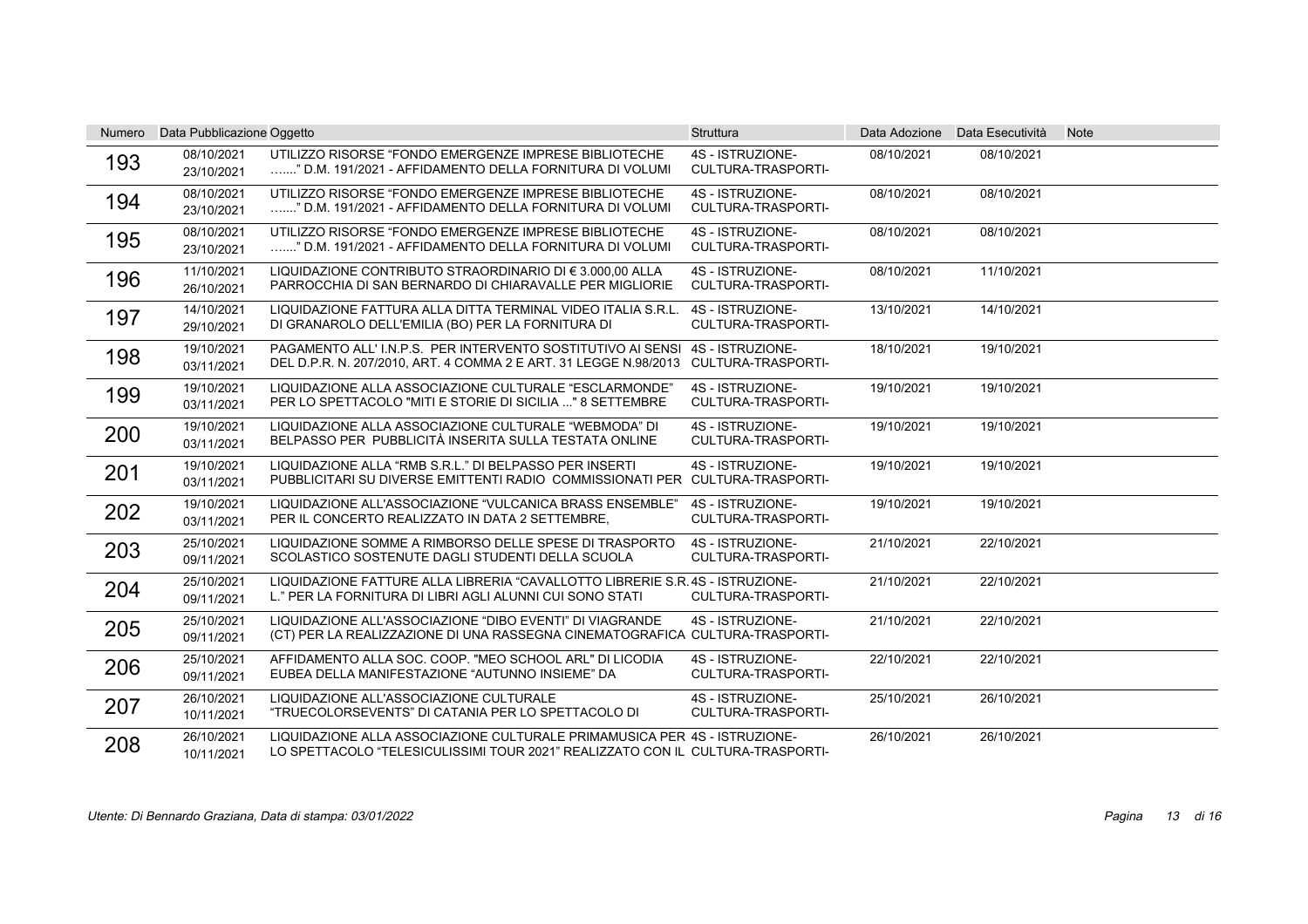| Numero | Data Pubblicazione Oggetto |                                                                                                                                                                  | Struttura                                     |            | Data Adozione Data Esecutività | <b>Note</b> |
|--------|----------------------------|------------------------------------------------------------------------------------------------------------------------------------------------------------------|-----------------------------------------------|------------|--------------------------------|-------------|
| 209    | 26/10/2021<br>10/11/2021   | LIQUIDAZIONE ALLA AZIENDA METROPOLITANA TRASPORTI E<br>SOSTA CATANIA SPA (AMTS) PER IL SERVIZIO DELLA LINEA 901                                                  | 4S - ISTRUZIONE-<br>CULTURA-TRASPORTI-        | 26/10/2021 | 26/10/2021                     |             |
| 210    | 27/10/2021<br>11/11/2021   | LIQUIDAZIONE ALLA SOC. COOP. "MEO SCHOOL ARL" DI LICODIA<br>EUBEA DI € 11.300,00 (IVA INCLUSA) PER LA MANIFESTAZIONE                                             | 4S - ISTRUZIONE-<br><b>CULTURA-TRASPORTI-</b> | 26/10/2021 | 27/10/2021                     |             |
| 211    | 02/11/2021<br>17/11/2021   | PROROGA PER I MESI DI NOVEMBRE E DICEMBRE 2021, CON<br>RIAFFIDAMENTO AD AMTS CATANIA, DEL SERVIZIO DI TPL PER I                                                  | 4S - ISTRUZIONE-<br><b>CULTURA-TRASPORTI-</b> | 27/10/2021 | 02/11/2021                     |             |
| 212    | 02/11/2021<br>17/11/2021   | LIQUIDAZIONE ALLA DITTA DITTA GALATI ANTONINO DI GRAVINA DI 4S - ISTRUZIONE-<br>CATANIA (CT) DI € 252,54 (IVA INCLUSA) PER IL NOLEGGIO DI UNA CULTURA-TRASPORTI- |                                               | 02/11/2021 | 02/11/2021                     |             |
| 213    | 08/11/2021<br>23/11/2021   | LIQUIDAZIONE CONTRIBUTO STRAORDINARIO DI € 5.000,00 ALLA<br>PARROCCHIA DI SANT'ANTONIO DI PADOVA DI GRAVINA DI CATANIA CULTURA-TRASPORTI-                        | 4S - ISTRUZIONE-                              | 05/11/2021 | 08/11/2021                     |             |
| 214    | 09/11/2021<br>24/11/2021   | LIQUIDAZIONE ALLA DITTA M.G. SECURITY S.R.L. PER IL SERVIZIO<br>DI VIGILANZA CON CONTROLLO GREEN PASS AGLI EVENTI DELLA                                          | 4S - ISTRUZIONE-<br><b>CULTURA-TRASPORTI-</b> | 08/11/2021 | 09/11/2021                     |             |
| 215    | 09/11/2021<br>24/11/2021   | CONCESSIONE DI UN CONTRIBUTO STRAORDINARIO DI $\epsilon$ 1.000.00<br>ALLA PARROCCHIA DI SAN BERNARDO DI CHIARAVALLE DI GRAVINA CULTURA-TRASPORTI-                | 4S - ISTRUZIONE-                              | 08/11/2021 | 09/11/2021                     |             |
| 216    | 09/11/2021<br>24/11/2021   | AFFIDAMENTO TRAMITE MEPA (R.D.O. APERTA N. 2895972) ALLA<br>DITTA GALATI ANTONINO DELLA FORNITURA DI DUE PERSONAL                                                | 4S - ISTRUZIONE-<br>CULTURA-TRASPORTI-        | 09/11/2021 | 09/11/2021                     |             |
| 217    | 16/11/2021<br>01/12/2021   | LIQUIDAZIONE CONTRIBUTO STRAORDINARIO DI € 1.000,00 ALLA<br>PARROCCHIA DI SAN BERNARDO DI CHIARAVALLE PER MIGLIORIE                                              | 4S - ISTRUZIONE-<br><b>CULTURA-TRASPORTI-</b> | 16/11/2021 | 16/11/2021                     |             |
| 218    | 17/11/2021<br>02/12/2021   | LIQUIDAZIONE CONTRIBUTO AGLI ENTI (ISTITUTI SCOLASTICI ED<br>ASSOCIAZIONI) CHE HANNO ADERITO AL PROGETTO "L'ESTATE 2021 CULTURA-TRASPORTI-                       | 4S - ISTRUZIONE-                              | 16/11/2021 | 17/11/2021                     |             |
| 219    | 18/11/2021<br>03/12/2021   | LIQUIDAZIONE ALL'ASSOCIAZIONE CULTURALE "TEATRO &<br>DINTORNI" DELLO SPETTACOLO DI CABARET "FACCE DA COVID" - 9                                                  | 4S - ISTRUZIONE-<br>CULTURA-TRASPORTI-        | 17/11/2021 | 18/11/2021                     |             |
| 220    | 22/11/2021<br>07/12/2021   | LIQUIDAZIONE ALLA DITTA GALATI ANTONINO PER LA FORNITURA<br>DI UN PC NOTEBOOK ED UN PC DESKTOP - € 1.778,00 OLTRE IVA -                                          | 4S - ISTRUZIONE-<br>CULTURA-TRASPORTI-        | 22/11/2021 | 22/11/2021                     |             |
| 221    | 23/11/2021<br>08/12/2021   | AFFIDAMENTO DELLA FORNITURA DI Nº 5.000 ETICHETTE ADESIVE<br>PER LA BIBLIOTECA COMUNALE ALLA DITTA GRAFICHE ZAPPALA' S. CULTURA-TRASPORTI-                       | 4S - ISTRUZIONE-                              | 22/11/2021 | 23/11/2021                     |             |
| 222    | 24/11/2021<br>09/12/2021   | LIQUIDAZIONE ALLA LIBRERIA LA PAGLIA DI MORGANO STEFANO.<br>LIBRERIA IN CATANIA, PER LA FORNITURA DI VOLUMI PER UN                                               | 4S - ISTRUZIONE-<br><b>CULTURA-TRASPORTI-</b> | 23/11/2021 | 23/11/2021                     |             |
| 223    | 24/11/2021<br>09/12/2021   | LIQUIDAZIONE ALLA SERENISSIMA RISTORAZIONE SPA PER IL<br>SERVIZIO DI MENSA SCOLASTICA - OTTOBRE 2021; IMPORTO EURO                                               | 4S - ISTRUZIONE-<br>CULTURA-TRASPORTI-        | 23/11/2021 | 24/11/2021                     |             |
| 224    | 29/11/2021<br>14/12/2021   | AFFIDAMENTO TRAMITE MEPA (R.D.O. A INVITI N. 2904869) ALLA<br>DITTA "BIGA SRL INDUSTRIA ARREDI SCOLASTICI" DI PALERMO                                            | 4S - ISTRUZIONE-<br><b>CULTURA-TRASPORTI-</b> | 24/11/2021 | 25/11/2021                     |             |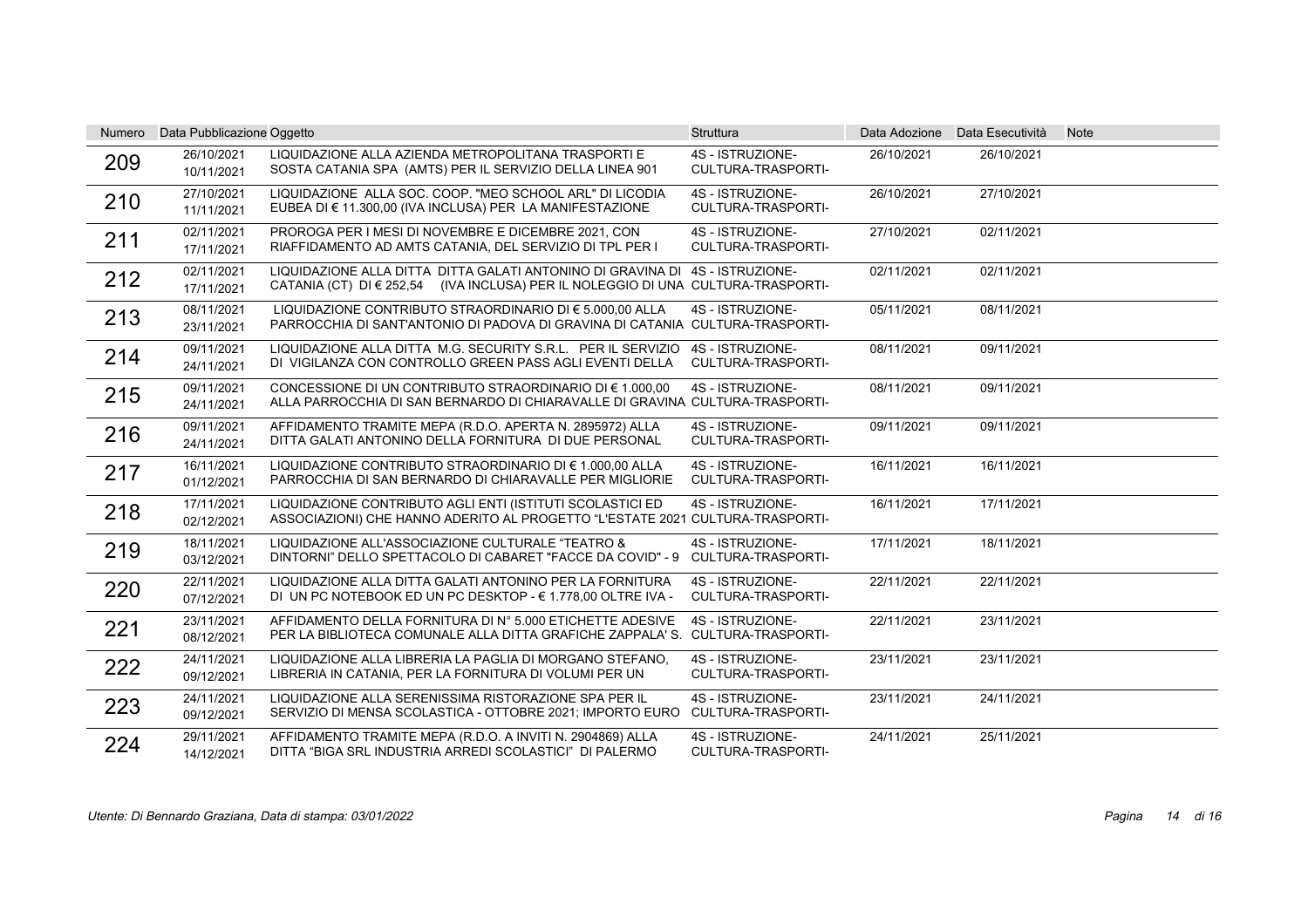| Numero | Data Pubblicazione Oggetto |                                                                                                                                               | <b>Struttura</b>                              |            | Data Adozione Data Esecutività | <b>Note</b> |
|--------|----------------------------|-----------------------------------------------------------------------------------------------------------------------------------------------|-----------------------------------------------|------------|--------------------------------|-------------|
| 225    | 29/11/2021<br>14/12/2021   | LIQUIDAZIONE ALLA DITTA CALANDRA MANCUSO ANTONINO<br>LIBRERIA DI CATANIA PER LA FORNITURA DI VOLUMI PER UN                                    | 4S - ISTRUZIONE-<br><b>CULTURA-TRASPORTI-</b> | 26/11/2021 | 29/11/2021                     |             |
| 226    | 01/12/2021<br>16/12/2021   | LIQUIDAZIONE ALLA DITTA LIBO' S.R.L. PER LA FORNITURA DI<br>VOLUMI PER UN IMPORTO DI € 1.534,14 - CUP G19J21009940001 - C. CULTURA-TRASPORTI- | 4S - ISTRUZIONE-                              | 30/11/2021 | 30/11/2021                     |             |
| 227    | 01/12/2021<br>16/12/2021   | ACCERTAMENTO. IMPEGNO E DEFINIZIONE MODALITA' DI<br>AFFIDAMENTO FORNITURA A SEGUITO CONTRIBUTO ASSESSORATO CULTURA-TRASPORTI-                 | 4S - ISTRUZIONE-                              | 30/11/2021 | 30/11/2021                     |             |
| 228    | 01/12/2021<br>16/12/2021   | LIQUIDAZIONE ALL'ASSOCIAZIONE CULTURALE NO PROFIT<br>"ESTAMPA PORTENA" PER UNA ESIBIZIONE DI TANGO                                            | 4S - ISTRUZIONE-<br>CULTURA-TRASPORTI-        | 30/11/2021 | 01/12/2021                     |             |
| 229    | 07/12/2021<br>22/12/2021   | LIQUIDAZIONE FATTURA DITTA GRAFICHE ZAPPALA' S.N.C. DI<br>BELPASSO (CT), PER LA FORNITURA DI N° 5.000 ETICHETTE ADESIVE CULTURA-TRASPORTI-    | 4S - ISTRUZIONE-                              | 02/12/2021 | 07/12/2021                     |             |
| 230    | 06/12/2021<br>21/12/2021   | LIQUIDAZIONE CONTRIBUTO STRAORDINARIO DI € 1.256.00<br>ALL'ASSOCIAZIONE MUSICALE CULTURALE "MUSICA PICTA"                                     | 4S - ISTRUZIONE-<br><b>CULTURA-TRASPORTI-</b> | 02/12/2021 | 06/12/2021                     |             |
| 231    | 06/12/2021<br>21/12/2021   | IMPEGNO DELLE SOMME NECESSARIE ALL'EMISSIONE ED AL<br>SUCCESSIVO RIMBORSO ALLE LIBRERIE DEI "BUONI LIBRO"                                     | 4S - ISTRUZIONE-<br>CULTURA-TRASPORTI-        | 03/12/2021 | 06/12/2021                     |             |
| 232    | 06/12/2021<br>21/12/2021   | AFFIDAMENTO DELLA FORNITURA DI 1500 CEDOLE LIBRARIE A<br>GRAFICHE ZAPPALÀ S.N.C DI BELPASSO PER L'IMPORTO DI € 375,00 CULTURA-TRASPORTI-      | 4S - ISTRUZIONE-                              | 06/12/2021 | 06/12/2021                     |             |
| 233    | 07/12/2021<br>22/12/2021   | VERSAMENTO SOMME DOVUTE ALLA REGIONE SICILIANA E ALLA<br>CITTA' METROPOLITANA DI CATANIA PER IL RILASCIO DELLE                                | 4S - ISTRUZIONE-<br><b>CULTURA-TRASPORTI-</b> | 07/12/2021 | 07/12/2021                     |             |
| 234    | 07/12/2021<br>22/12/2021   | CONCESSIONE DI PATROCINIO ALL'INIZIATIVA DEL "KIWANIS<br>CATANIA EST" PER LA REALIZZAZIONE DI UNA SESSIONE                                    | 4S - ISTRUZIONE-<br><b>CULTURA-TRASPORTI-</b> | 07/12/2021 | 07/12/2021                     |             |
| 235    | 09/12/2021<br>24/12/2021   | IMPEGNO SOMME PER IL VERSAMENTO DI QUANTO DOVUTO ALLA<br>REGIONE SICILIANA ED ALLA CITTA' METROPOLITANA DI CATANIA                            | 4S - ISTRUZIONE-<br>CULTURA-TRASPORTI-        | 09/12/2021 | 09/12/2021                     |             |
| 236    | 15/12/2021<br>30/12/2021   | CONCESSIONE DI PATROCINIO NON ONEROSO ALL'INIZIATIVA<br>DELL'ASSOCIAZIONE "GRAVINA ARTE" PER LA REALIZZAZIONE DI                              | 4S - ISTRUZIONE-<br>CULTURA-TRASPORTI-        | 15/12/2021 | 15/12/2021                     |             |
| 237    | 20/12/2021<br>04/01/2022   | AFFIDAMENTO FORNITURA SCAFFALATURE ALLA DITTA GRASSO<br>FORNITURE S.R.L. DI CATANIA A SEGUITO PROCEDURA MEPA PER € CULTURA-TRASPORTI-         | 4S - ISTRUZIONE-                              | 16/12/2021 | 20/12/2021                     |             |
| 238    | 20/12/2021<br>04/01/2022   | LIQUIDAZIONE ALLA SERENISSIMA RISTORAZIONE SPA PER IL<br>SERVIZIO DI MENSA SCOLASTICA - NOVEMBRE 2021; IMPORTO                                | 4S - ISTRUZIONE-<br>CULTURA-TRASPORTI-        | 16/12/2021 | 20/12/2021                     |             |
| 239    | 17/12/2021<br>01/01/2022   | CONTRIBUTO PER L'AMMISSIONE GRATUITA DI ALUNNI IN<br>CONDIZIONE DI DISABILITA' CERTIFICATA OVVERO DI DISAGIATE                                | 4S - ISTRUZIONE-<br>CULTURA-TRASPORTI-        | 17/12/2021 | 17/12/2021                     |             |
| 240    | 17/12/2021<br>01/01/2022   | LIQUIDAZIONE CONTRIBUTO STRAORDINARIO ALLA ASSOCIAZIONE 4S - ISTRUZIONE-<br>VOLONTARI "GRAVINA IN LOCO ODV".                                  | CULTURA-TRASPORTI-                            | 17/12/2021 | 17/12/2021                     |             |